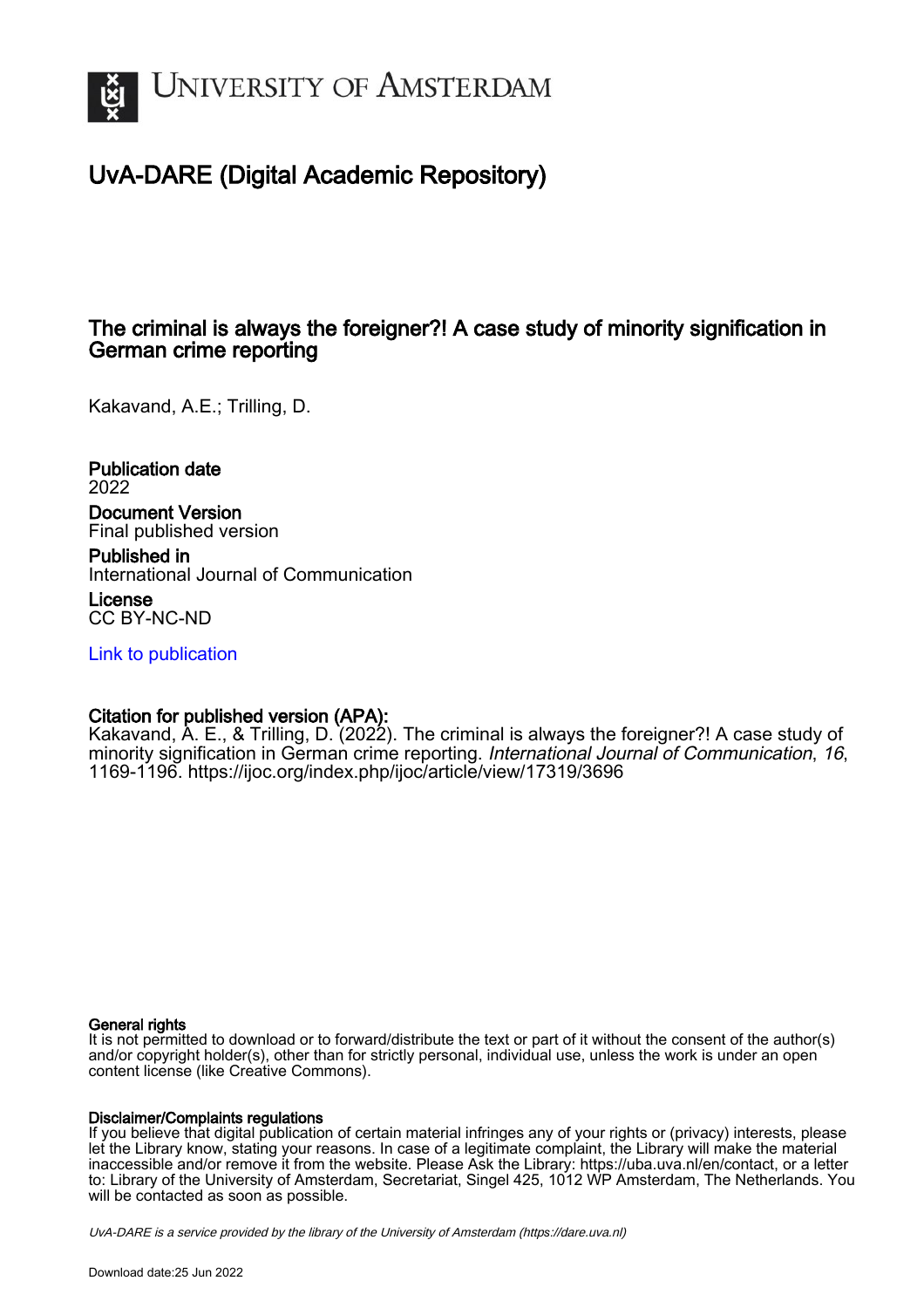# **The Criminal is Always the Foreigner?! A Case Study of Minority Signification in German Crime Reporting**

### AZADE ESTHER KAKAVAND University of Vienna, Austria

## DAMIAN TRILLING University of Amsterdam, The Netherlands

Prejudices against minorities are amplified by distorted media coverage that highlights these groups disproportionally in crime coverage. But while the specifications of alleged criminals' affiliations to minority groups—so-called minority signification—has been studied after key events and between outlets, no research has yet investigated changes over a longer time, including different key events and outlets. Using a partly automated content analysis, our research fills this gap with a case study of minority signification in Germany from 2014 to 2019. We show that first, culturally more distant nationalities are slightly overrepresented while European nationalities are underrepresented in crime news compared with German crime statistics. Second, some spikes in the data could be linked to key events but others remain unexplained. Third, the political-right newspaper mentions minority affiliations most, the tabloid second, and the political-left outlet mentions them least. Surprisingly, this pattern changes over the years.

*Keywords: minority signification, key events, automated content analysis*

The native general public often has only limited contact with minority groups such as immigrants living in the country. Thus, the media play an important role in creating an indirect experience with them (Bonfadelli & Moser, 2007). At the same time, immigrants are reported on rather little and more negatively in tone than natives (Tort, Guenther, & Ruhrmann, 2016). Often, the coverage contains a problem-oriented approach (Benson & Wood, 2015), as well as frames of criminality, crime, financial burden, and foreign infiltration (Tort et al., 2016). Crime reporting often includes alleged perpetrators' nationalities—if they are foreign. Next to xenophobia, internalized patterns of racism, and biased editorial decisions, this is an easy way to provide information that serves common stereotypes (Hefner, Klimmt, & Daschmann, 2007). But such a biased representation affects prejudices in society (Bonfadelli & Moser, 2007; Czymara & Schmidt-Catran, 2017; Dixon, 2008).

Copyright © 2022 (Azade Esther Kakavand and Damian Trilling). Licensed under the Creative Commons Attribution Non-commercial No Derivatives (by-nc-nd). Available at http://ijoc.org.

Azade Esther Kakavand: azade.kakavand@univie.ac.at Damian Trilling: d.c.trilling@uva.nl Date submitted: 2021-02-03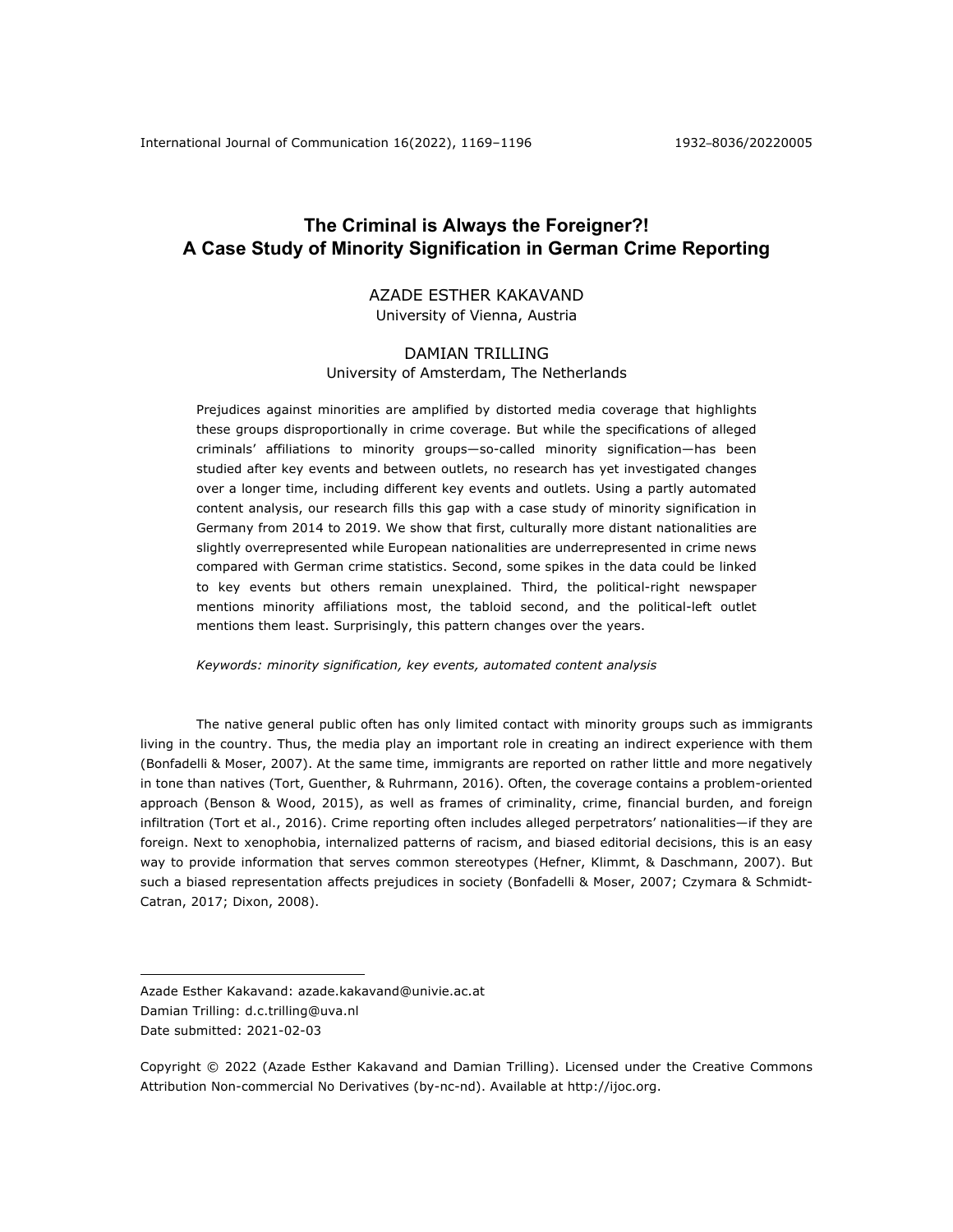Research so far has mainly focused on the influence of key events on accentuating minority affiliations in reporting (Arendt, Brosius, & Hauck, 2017; Tort et al., 2016; Yamamoto, 2012) and on the framing of specific minority groups (Alsultany, 2013; Dixon & Linz, 2000; Kroon, Trilling, & Raats, 2020). If and how the portrayals of criminals as parts of minority groups changed over a longer period are not known yet. Meanwhile, events and developments, such as the refugee crisis, the rise of right-wing populism, and terrorist attacks, may have altered the reporting on immigrants in Europe generally and in Germany particularly. With a case study in Germany—a typical European multiparty system with a diverse media landscape—we aim at filling the existing gap by analyzing minority signification—i.e., the mentions of alleged criminals' ethnic affiliations—in newspapers over six years. In particular, we ask: *How did minority signification change in German crime reporting from 2014 to 2019?*

Understanding these temporal dynamics is crucial because it has been shown that negative images of minority groups—such as Blacks (Dixon, 2008), Muslims (Czymara & Schmidt-Catran, 2017), and Kurds (Esser, 2002)—influence the sentiment toward these groups in society and thus affect social cohesion. Further, the research is academically relevant as it examines the change in reporting over several years and thus provides a starting point for more detailed research.

We focus on three subtopics using exploratory research designs. We observe whether different nationalities get misrepresented in crime reporting in comparison with the actual criminality of the group. Further, we examine if and how key events can explain temporary changes in minority signification. Last, we assess how the use of minority signification differs among the researched newspapers.

#### **Theoretical Background**

The mentioning of minority affiliations is often based on "othering," a process by which people who differ from the supposed norm—and thus do not fit into the narrative of the majority group—are displayed negatively. The resulting distinctions and stereotypes are introduced, spread, and reinforced through the media (Blumer, 1958). National stereotypes often overlap with ones based on ethnic, religious, or cultural differences or immigrant status (Thiele, 2015), creating outgroups that are distinguished from the majority. Consequently, KhosraviNik (2010) uses the term RASIM to account for refugees, asylum seekers, and immigrants. Nevertheless, e.g., research on the portrayals of Blacks and Latinos in the U.S. media landscape shows that these are not seen as a homogeneous group (Dixon & Linz, 2000; Entman & Rojecki, 2001). Further, studies focused on the portrayals of Muslims in the United States (Alsultany, 2013) and in Germany (Hafez, 1999), and the association of foreign nationalities with negative attributes in Dutch reporting (Kroon et al., 2020), as well as the comparison between portrayal of foreigners and local suspects in Flemish TV reporting (Jacobs, 2016).

Analyzing news coverage for Chinese immigrants, Yamamoto (2012) defines *minority signification* as a process "where the media amplifies the crime and criminality of a minority group" (p. 156). She broadly defines a minority group as a group associated with social stigma and limited political power and distinguishes between *minority crime* as the disproportionally frequent mention of affiliations and *minority criminality* as the use of affiliation as an explanation for the alleged criminal's behavior. We follow Yamamoto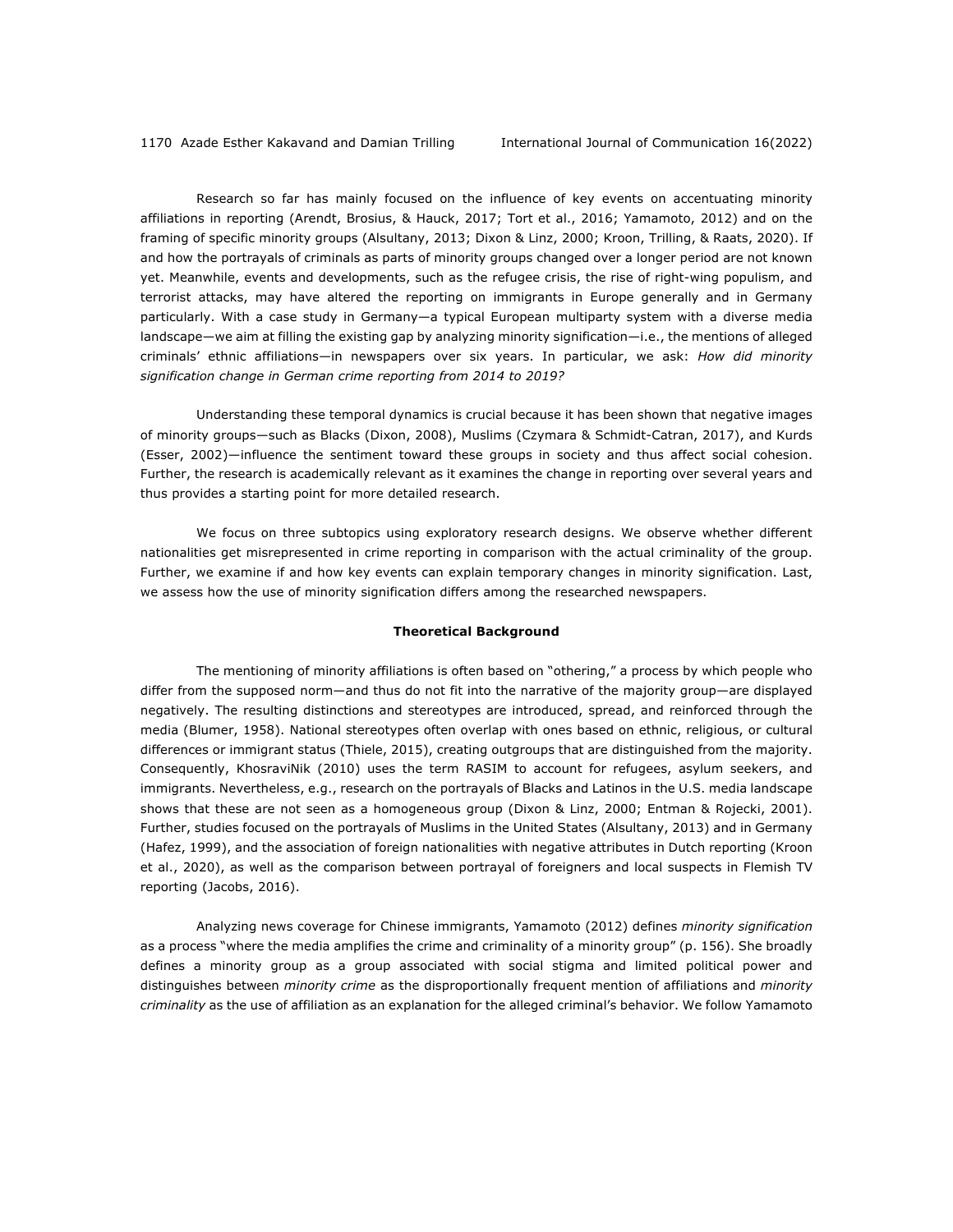(2012) in calling the concept we study minority signification. However, we focus solely on minority crime in this research.

Crime reporting is popular because events that surprise generally differ from the norm, or entail conflict, threat, and negativity are more newsworthy (Galtung & Ruge, 1965). Thus, events that serve stereotypes about certain minority groups might be culturally meaningful news and thus become newsworthy (Yamamoto, 2012). Especially if groups are associated with problematic pictures like backwardness, criminality, and terrorism repeatedly—as shown for Kurds and the Kurdistan Workers' Party (Partîya Karkerên Kurdistanê [PKK]; Esser, 2002; Scheufele & Brosius, 2001) and Islamic minorities (Hafez, 1999)—minority group membership might be used as a shortcut to explain problematic behavior.

Czymara and Schmidt-Catran (2017) criticize former research for generalizing immigrants as one minority and argue that they are not perceived homogenously but according to the group they belong to. In Germany, the authors find that immigrants from the Middle East and Africa are less accepted than immigrants from Western Europe. Thus, there are differences in the perceptions between culturally close and distant immigrants (see also Esser, 2002). Also, immigrants are often either portrayed as a homogeneous group or categorized by nationality. For instance, East Europeans are framed as criminals more often than other groups in line with common stereotypes (Tort et al., 2016).

The comparison between mentions in news reports and crime statistics shows that the portrayal does not necessarily resemble actual crime numbers. For instance, Blacks are overrepresented as criminals in Californian reporting compared with actual crime numbers (Dixon & Linz, 2000). In Germany, a change in reporting was found after New Year's Eve 2015/2016 (NYE), when mobs of young North African or Arab men sexually assaulted women in Cologne and other German cities (Arendt et al., 2017; Dürr, Märkl, Schiavone, & Verhovnik, 2016). While at the time of their analysis official statistics were not available, Arendt and colleagues (2017) conclude from police status reports that the rise in minority signification is not backed by crime numbers.

Sentiments against minorities might differ considerably because of the stereotypes attributed to them. Thus, whereas previous studies focus either on one event or limited minority groups, we use an extended time frame and investigate references of several ethnic and religious minority groups. We ask:

#### *SQ1: How does the representation of minority groups as criminals differ from their actual perpetrations of crimes?*

Studies find different groups to be affected by minority signification—probably influenced by variances in the research design as well as the sampling period. Current events and long-term changes in society may affect the general perception of a minority group. A change in reporting over a longer period has not yet been researched, even though important developments like the rising number of asylum seekers can be expected to have an influence on reporting. Thus, we ask:

*SQ2: How does the representation of minority groups as criminals change over time?*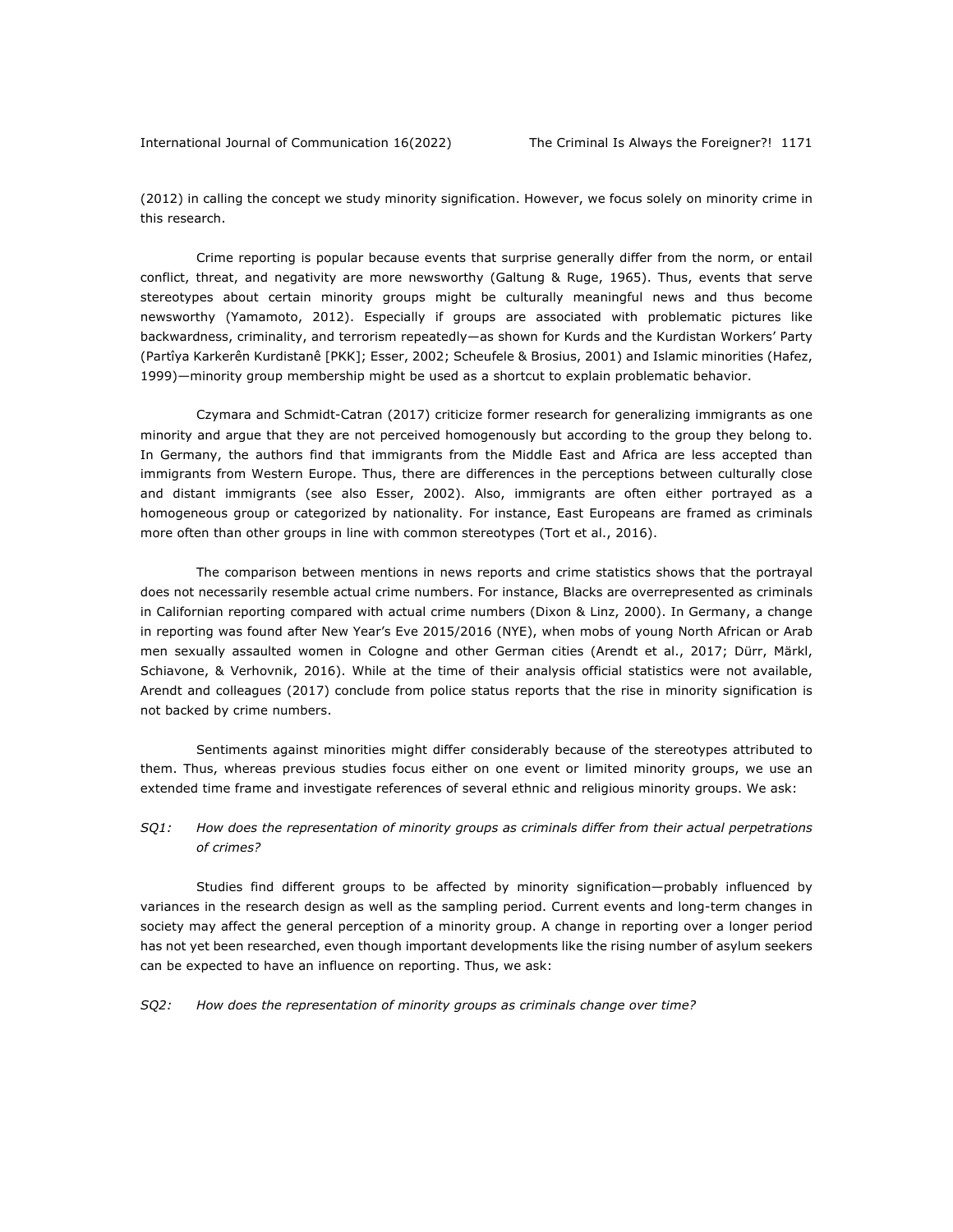#### *The Influences of Key Events*

Blumer (1958) theorizes that big events can shape or reshape the perceptions of minority groups. Subsequently, several studies have used the concept of key events to investigate changes in media performance. Prior research supposes that extraordinarily extensive reporting on a certain event temporarily alters the selection criteria for reporting. Selection criteria that are normally formed through news values (Harcup & O'Neill, 2001), as well as influences on the organizational or personal level (Reese & Shoemaker, 2016), then temporarily lose meaning (Arendt et al., 2017). Key events can be either dramatic, unexpected, or spectacular or become such by sensational reporting (Kepplinger & Habermeier, 1995). To test whether this also holds for minority crime reporting, we ask:

*SQ3: Can months with higher minority signification be linked to certain key events?*

#### *The Influences of Media Types*

Different media types can follow different news values and influences on the organizational level (Reese & Shoemaker, 2016). In France, Norway, and the United States, politically right-leaning news outlets portray immigrants more critically than politically left-leaning outlets (Benson & Wood, 2015). In Germany, left-leaning outlets portray immigrants more positively than right-leaning outlets, which also use the notion of threat scenarios more often (Tort et al., 2016). While former research focuses on various frames, no altered use of crime frames for different minorities was found (Tort et al., 2016). We expect:

#### *H1: Right-leaning newspapers include minority signification more often than left-leaning newspapers.*

Additionally, tabloids are generally known for reporting in a more lurid way and simplifying connections, fueling stereotypes and sensationalism (Schicha, 2008). Reporting about minorities, tabloids "'harvest' the negative attitudes already existing in the schemata of society" (KhosraviNik, 2010, p. 18). Comparing news coverage of immigrants in public broadcasting and commercial television news, Jacobs, Meeusen, and d'Haenens (2016) define tabloidization as reporting more on soft news and especially on crime and find commercial TV news to use these topics more. Schlier and Lincoln (2014) research the portrayal of people with schizophrenia in German print news. They find that schizophrenic people are more stigmatized in tabloids than in broadsheet papers. Even though schizophrenic people belong to a very specific minority, we can reasonably assume that their findings can be applied to other stigmatized minorities as well. We expect:

*H2: Tabloids are more likely to include minority signification in their reporting.*

#### **Method**

#### *Case: Germany, 2014–2019*

The picture of criminal foreigners is deep-seated in the heads of many Germans. While 26% of residents have migration backgrounds, resentments are prevalent, especially against large minority groups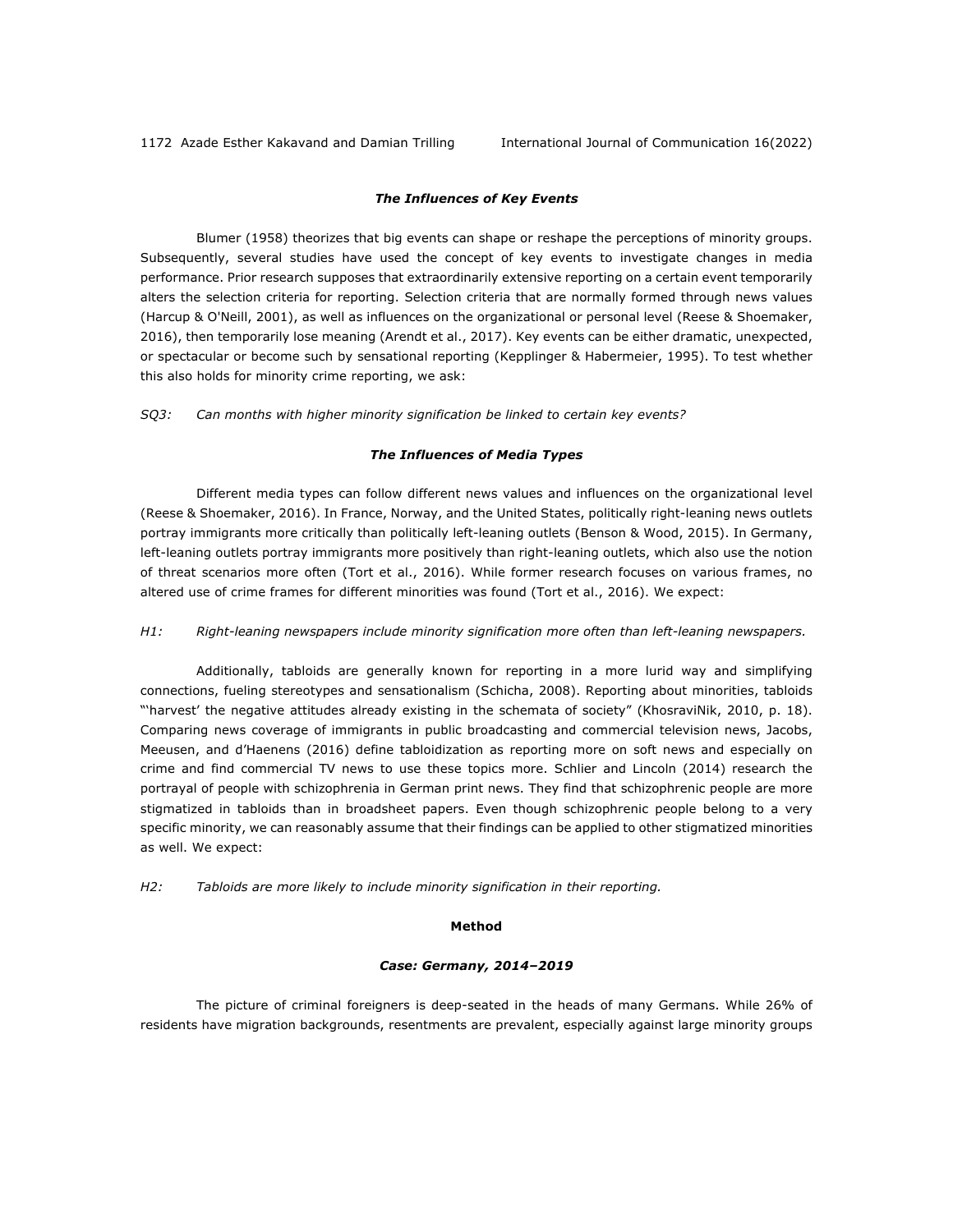#### International Journal of Communication 16(2022) The Criminal Is Always the Foreigner?! 1173

like Turks, Italians, and Greeks, who entered the country as working forces in the 1950s and 1960s, but also others. The refugee crisis amplifies this tendency. Among Germans, 73% are concerned with rising crime numbers and a higher risk of terrorist attacks because of the influx of refugees (Faus & Storks, 2019).

In recent years, several incidents possibly influenced how minority groups were portrayed in German media: In 2014, the Alternative for Germany (AfD)<sup>1</sup> gained support as a new right-wing party, and the movement Patriotic Europeans Against the Islamization of the Occident (Pegida)<sup>2</sup> formed and earned tremendous support by *concerned citizens*<sup>3</sup> (Tort et al., 2016). Meanwhile, the influx of immigrants increased from 2009 onward. Tort and colleagues (2016) use this as a key event, even though the stimulus does not represent a definite date. Furthermore, Arendt and colleagues (2017) found a significant rise in mentions of foreigner-related attributes after NYE. In the following years, other events could have had the same effect: Several Islamist terrorist attacks were carried out all over Europe, such as the one on December 19, 2016, when an adherent of the Islamic State (IS) drove a truck into a Christmas market on the Breitscheidplatz in Berlin, Germany, and killed 12 people. Also, crimes like the (alleged) murders of young women and girls by refugees could have had an effect since they generated national attention. Which of these events influenced the reporting is not researched yet.

#### *The Sample*

We collected newspaper articles published between January 1, 2014, and December 31, 2019, using the Dow Jones Factiva database. To avoid biases as a result of the geographical focuses or the publishing rhythms of the outlets, we chose daily national newspapers only. For feasibility reasons, the selection of outlets was restricted to three. Among the outlets with high national importance, *tageszeitung* (*taz*) is politically left, and *Die Welt* politically right-leaning. Additionally, *Bild* represents not only the most sold newspaper but also the largest tabloid in Germany. It can also be considered right-leaning. Since *Bild* and *Die Welt* both belong to the publishing house *Axel Springer SE*, ownership could have an effect that is not controlled for (Reese & Shoemaker, 2016). A comparison with e.g., *Frankfurter Allgemeine Zeitung* was desirable but was not possible because data were not available in the database.

All articles are indexed in the subject "crime/legal action" in the database. Test coding was conducted on 100 articles to distinguish between relevant and irrelevant articles. Consequently, a list of words related to the perpetrator such as *criminal* or *arsonist* was obtained using the words in the sample as well as synonyms (see Appendix). This list was then used to refine the search results and exclude reports about law branches (e.g., tenancy law) that are irrelevant to the research. The region was set to Germany and the language to German. Further, the option to display "full article/report plus indexing" was selected to obtain additional information and facilitate data analysis. In total, the search resulted in 15,452 articles. After the removal of duplicates using respective Factiva settings, the sample consisted of 15,044 news pieces (see Figure 5 in the Appendix for the distribution). All articles were downloaded between March 17 and March 20, 2020, in RTF files containing up to 100 articles.

<sup>&</sup>lt;sup>1</sup> Original: Alternative für Deutschland (AfD).

<sup>&</sup>lt;sup>2</sup> Original: Patriotische Europäer gegen die Islamisierung des Abendlandes (Pegida).

<sup>3</sup> Original: Besorgte Bürger.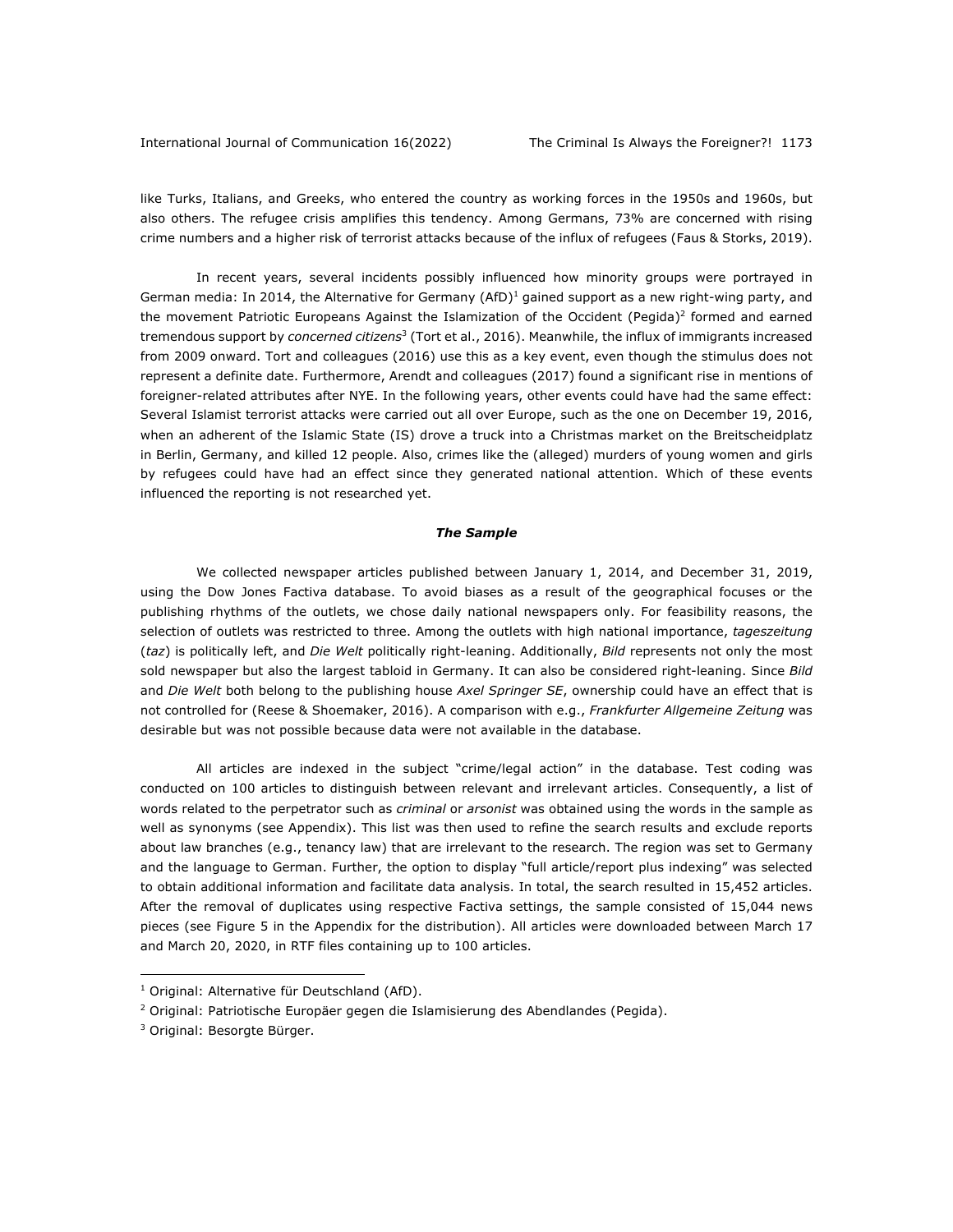#### *Operationalization*

#### *Independent Variables*

We use the publication date (SQ1-3) and the outlet (H1-2) as independent variables. Dates are grouped by years (SQ1–2, H1–2) or calendar months using the same day in the months before and after events, respectively (SQ3).

#### *Dependent Variables*

To measure minority signification in news reporting, we screened the news texts for a list of keywords. We used the operationalization by Arendt and colleagues (2017) as a guideline but modified the categories to assess crime reporting on a broader spectrum independent of the NYE incidents. Analyzing German crime statistics from 2014 to 2019, we selected the 20 foreign nationalities with the most criminality for each year, resulting in a list of 26 nationalities in total (Bundeskriminalamt, 2014, 2015, 2016, 2017, 2018, 2019; Figure 1). We added general terms and regional attributes to the codebook because these might be used especially if the perpetrator is portrayed in a line of criminals from the same region or serves a stereotype (Arendt et al., 2017). Cumulative regional variables were later created. Double nationalities were counted as the foreign ones if specified in the text because explicitly stating the non-German origins produces a differentiation to the majority using the same stereotypes as the mention of foreigners (Arendt et al., 2017). Refugees were counted if the article specified this, e.g., when the alleged criminal lived in a refugee home.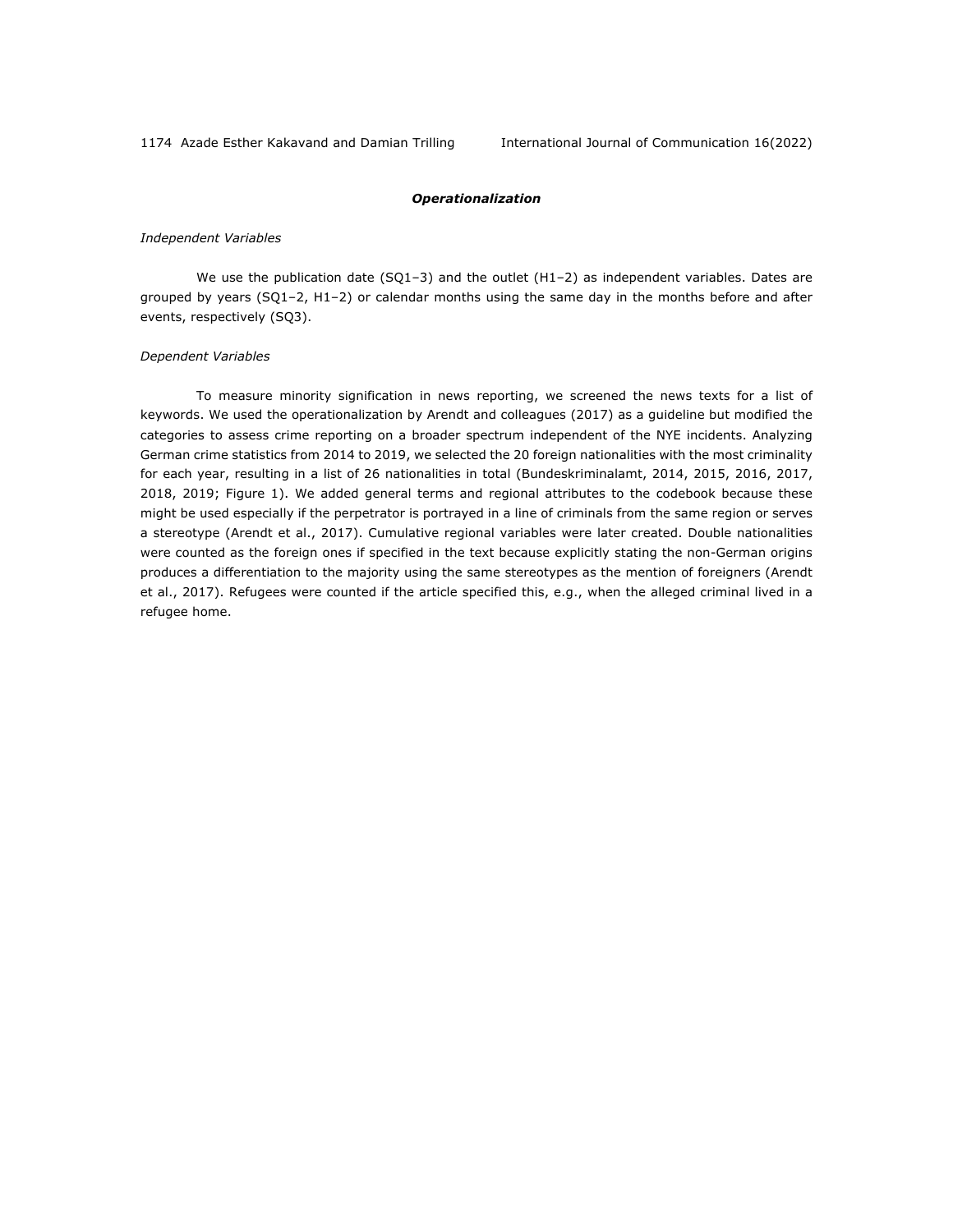

*Figure 1. Crimes in Germany by nationality excluding violations of residency and asylum laws and agreement of free movement [Straftaten insgesamt, jedoch ohne Verstöße gegen das Aufenthalts-, das Asylverfahrens- und das Freizügigkeitsgesetz/EU (Schlüssel 725000)] (2014–2019).*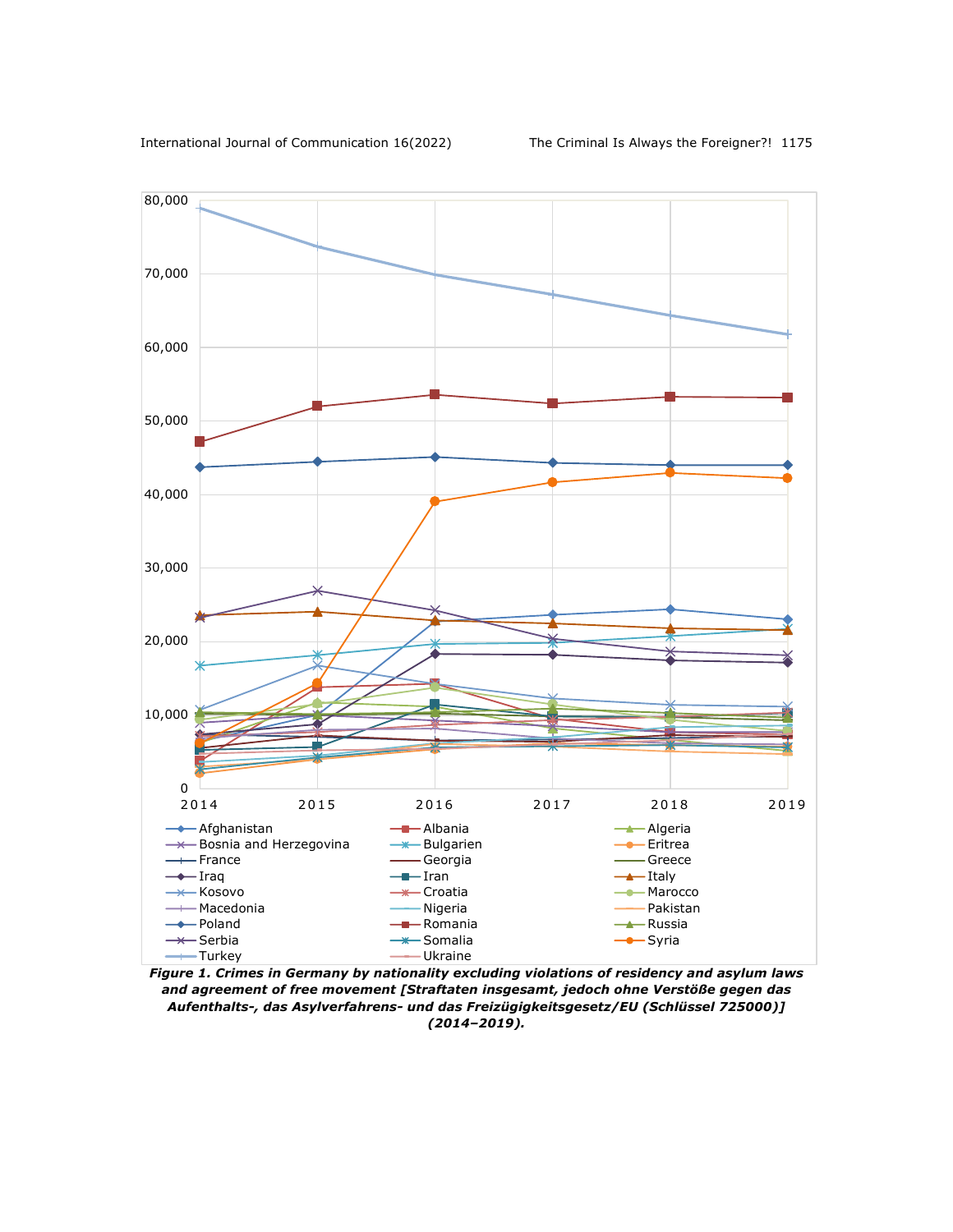Further, ethnic and religious attributes associated with foreigners were coded. Because Tort and colleagues (2016) find that people with Islamic beliefs face higher resentments and are more often associated with criminality, we included Islam in the variables. In a survey by the national antidiscrimination body, almost 50% of the respondents stated that Sinti and Romanies' actions cause animosities (Zentrum für Antisemitismusforschung & Institut für Vorurteils- und Konfliktforschung e.V., 2014). Because these strong and deep-seated prejudices might also influence crime reporting, we included this group. Kurds were included because they represent a politicized group of approximately 1 million people in Germany (Schürer, 2018) and are often treated as identical to the PKK (Esser, 2002). Thus, the dependent variables include nationalities, regional descriptions, Islam, Sinti and Romanies, and Kurds (see Appendix for a full list).

#### *Research Design*

We first used automated content analysis (ACA) to preselect articles that might contain minority signification. In a second step, we coded the identified articles manually. This hybrid approach allows us to benefit from the advantages of ACA—in particular, screening a large over-time data set that would otherwise be difficult to handle—but avoid pitfalls, such as the challenges of automatically coding complex constructs of language where one word or term can have different meanings (Boumans & Trilling, 2015). More technically, we profit from the high *recall* of the automated first step before we increase the *precision* by a manual second coding.

The data were analyzed in Python using a combination of regular expressions (RegEx)—a common text processing language—and *SpaCy*—a natural language processing tool (ExplosionAI GmbH, n.d.). We used RegEx for multiple steps. To clean and prepare the data, the raw text was split at the end of each article. We used the indexing to detect sequences such as the headline, main text, outlet, and publication date, among other information (e.g., the subject code) that was used to set the relevancy of all articles about entertainment to zero.

Then we searched for keywords in the articles based on stemming and full word recognition. Using stemming, the ACA recognizes, e.g., "Turkish," "Turk," and "Turkey" all as related to Turks. The full word recognition includes words such as "migration background." With this scheme, articles that contain one of the researched keywords for ethnic groups were selected.

The detected texts were further used for operations with *SpaCy*. The package provides functions that detect semantic connections between subordinate and superordinate words. The *token.subtree* and *token.ancestors* functions were combined to search for connections between a codebook containing words related to criminals or criminal actions and the foreigner-related attributes (see Appendix Figure 6 for an example). In 4,391 articles, semantic connections between foreigner and criminal attributes were found. Comparing the outcome with a hand-coded test sample of 50 articles, a recall of 0.84 and a precision rate of 0.57 were obtained. Thus, 84% of all articles that contained foreigner attributes in descriptions of the criminal were detected by the ACA, but only 57% of the detected articles were actually relevant. These were filtered out in the second step.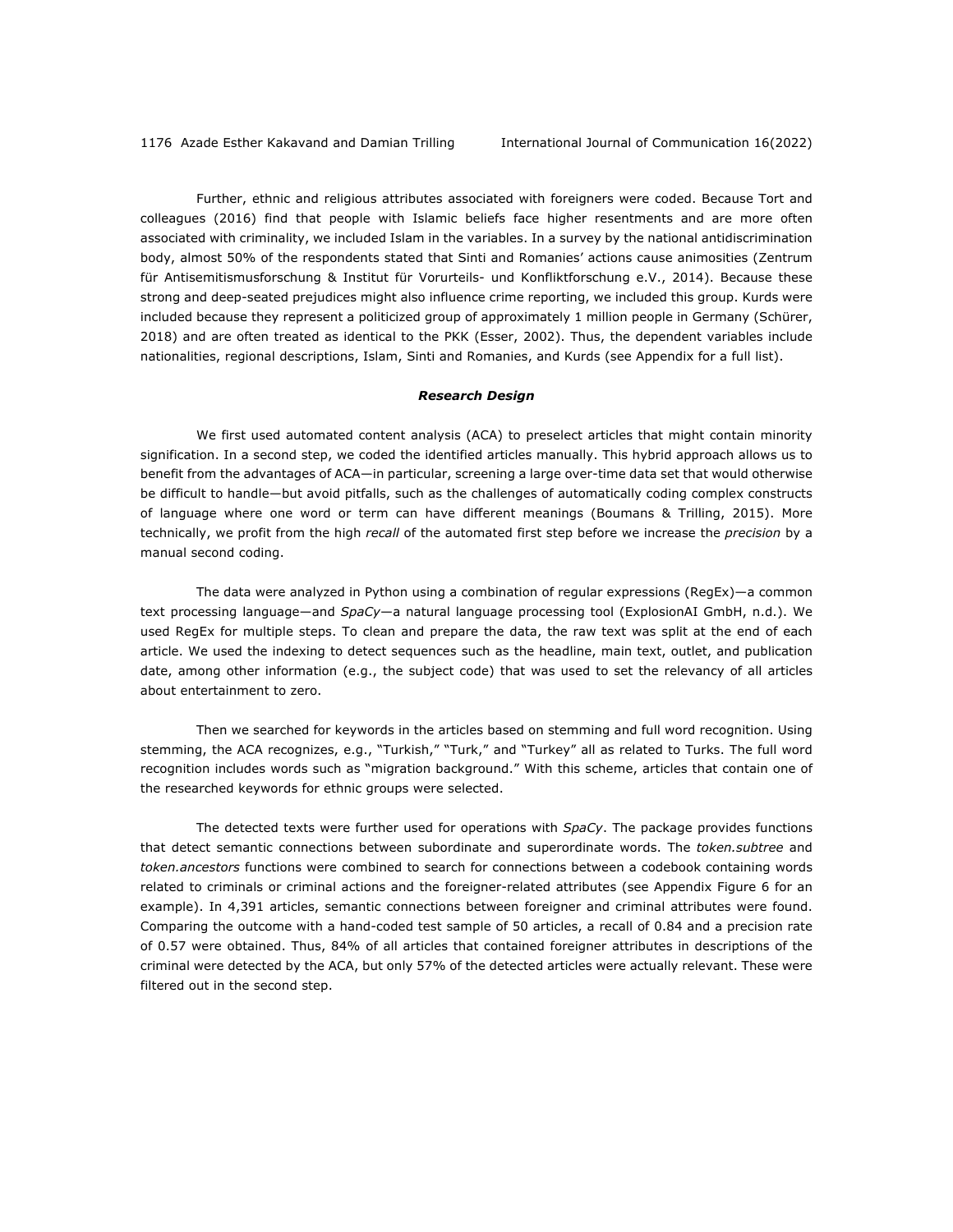The manual coding was conducted by two coders. The first author analyzed 3,703 articles while a second coder analyzed 795 articles. First, only the paragraph containing keywords was read. If the paragraph was not clear in its meaning, the coder read the whole article. If one of the coders was still unsure about the coding of an article, the issue was discussed. Articles were considered relevant if the crime was conducted or legal action took place in Germany. War crimes, letters to the editor, articles about crime statistics, and interviews, as well as articles about crimes that were conducted before 2000, were coded as irrelevant because these would not necessarily represent the newspapers' line of argumentation, contained minority signification per definition, or did not represent the current societal circumstances. The coding unit is the article. If several crimes are mentioned in one article, all of those that were conducted by foreigners were coded. Thus, if an article refers back to other crimes by the same subject or subject group or to a similar crime by another subject group, these were also counted. In a few cases, $4$  texts or large parts of them occurred twice in the sample. These were coded only once. Additionally, the tabloid format of *Bild* might have caused faults in the import of the articles, leading to incorrect separation of articles by *Factiva*. In 142 cases, of which 26 contained foreigner attributes, the page number was indexed as the headline. This error is not distributed equally but concentrated on the years 2014 (56 of 106), 2015 (85 of 168), and 2019 (one of 131 articles). While on none of these pages two independently reported foreigner attributes occur (thus attributes were still coded per article, not per page), the number of articles that contain no foreigner attributes might be slightly biased for the outlet.

Sixty-one variables were coded, including 26 nationalities and 13 regional attributes as well as 16 categories for the types of crime<sup>5</sup> (see Table 2 for the coding scheme). Despite coding for these, types of crime were not included in the analysis later. All variables are dummies coded to 1 if the minority group or crime occurred and 0 if not. Additionally, a variable for foreign reports or other topics (e.g., broadcasting of a crime show), a variable for articles that occurred twice and a variable for ambiguous articles were included. Further, two open variables were coded: one for potential key events if a crime was mentioned repeatedly or generated special attention (see Appendix), and one for other nationalities that occurred in the reporting.

To test intercoder reliability, Krippendorff's Alpha between both coders was calculated on a test set of *n* = 160 cases. Alpha varied between 0.5 and 1.0 (Table 3). Because of the overall high number of variables, not every variable was present in the subsample and thus could be evaluated. Nevertheless, the values for nationalities are important for the analysis because SQ1 and SQ2 directly build on the distinctions of different groups. Further, because the coding effort for all minorities is the same and Krippendorff's Alpha values for the minority variables in the subsample lie between 0.74 and 1.0 (*M* = 0.94), we expect similar evaluation quality for the other minorities. Therefore, the variables are accepted even though not all could be assessed directly.

<sup>4</sup> *Bild*: 23, taz: 1, *Die Welt*: 6.

<sup>5</sup> "Violations of residency and asylum laws and agreement of free movement" were excluded both in the coding and in the analysis because these are specific to immigrants and mainly concern illegal entrance or stay in Germany. The category confounded the statistics, especially in 2015 and 2016.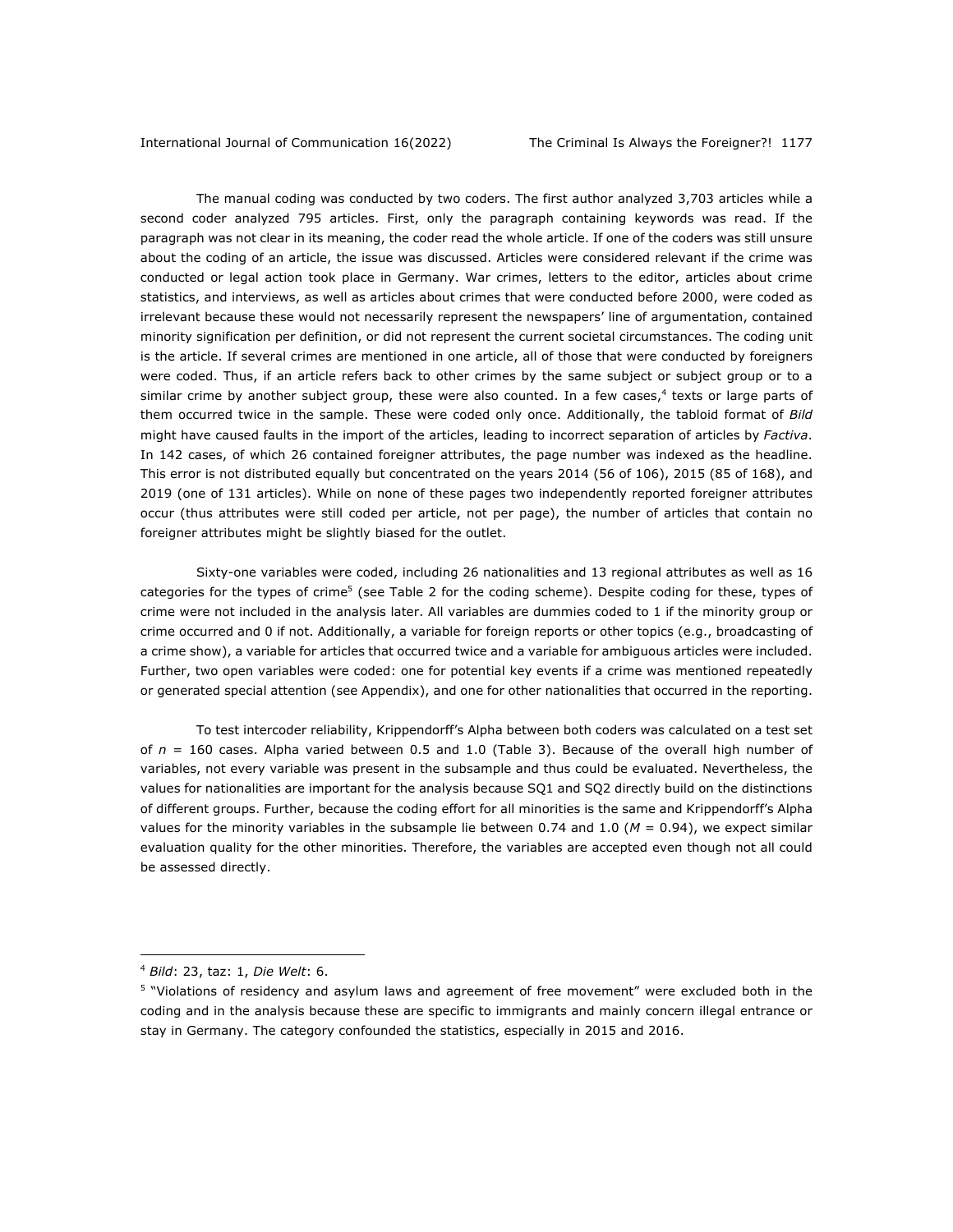#### **Results**

#### *Over- and Underrepresentation of Criminal Foreigners*

SQ1 asked how the representation of minority groups as criminals differs from their actual committal of crimes. In total, 1,619 articles (10.76%) use at least one minority signification. To determine over- and underrepresentation, the normalized percentage of mentions for each of the 26 nationalities in the sample was subtracted to the percentage of crimes in the crime statistics.<sup>6</sup>

As Figure 2 shows, nationals from North Africa and the Middle East (Afghanistan: *M* = 5.11%, Algeria: *M* = 1.34%, Iraq: *M* = 3.61%, Morocco: *M* = 3.34%, Syria: *M* = 7.88%) but also Russia (*M* = 4.83%) and Albania (*M* = 1.34%) are overrepresented. Meanwhile, Europeans are rather underrepresented (Poland: *M* = −4.04%, Romania: *M* = −7.38%, Serbia: *M* = −1.24%, Bulgaria: *M* = −2.45%, Bosnia and Herzegovina: *M* = −1.01%, Croatia: *M* = −1.00%, Italy: *M* = −3.02%, and Greece: *M* = −1.80%). For all other nationalities, the average difference is smaller than 1%. Thus, criminal affiliations are not represented in relation to the actual committal of crimes by nationals but over- or underrepresented depending on the regional origin. Nevertheless, these differences are on average relatively small.

<sup>&</sup>lt;sup>6</sup> While we coded also for affiliations with cultural or religious groups as well as regional attributes and societal standing, these are not represented in the crime statistics by the government. Thus, data to compare could be found only for the nationalities.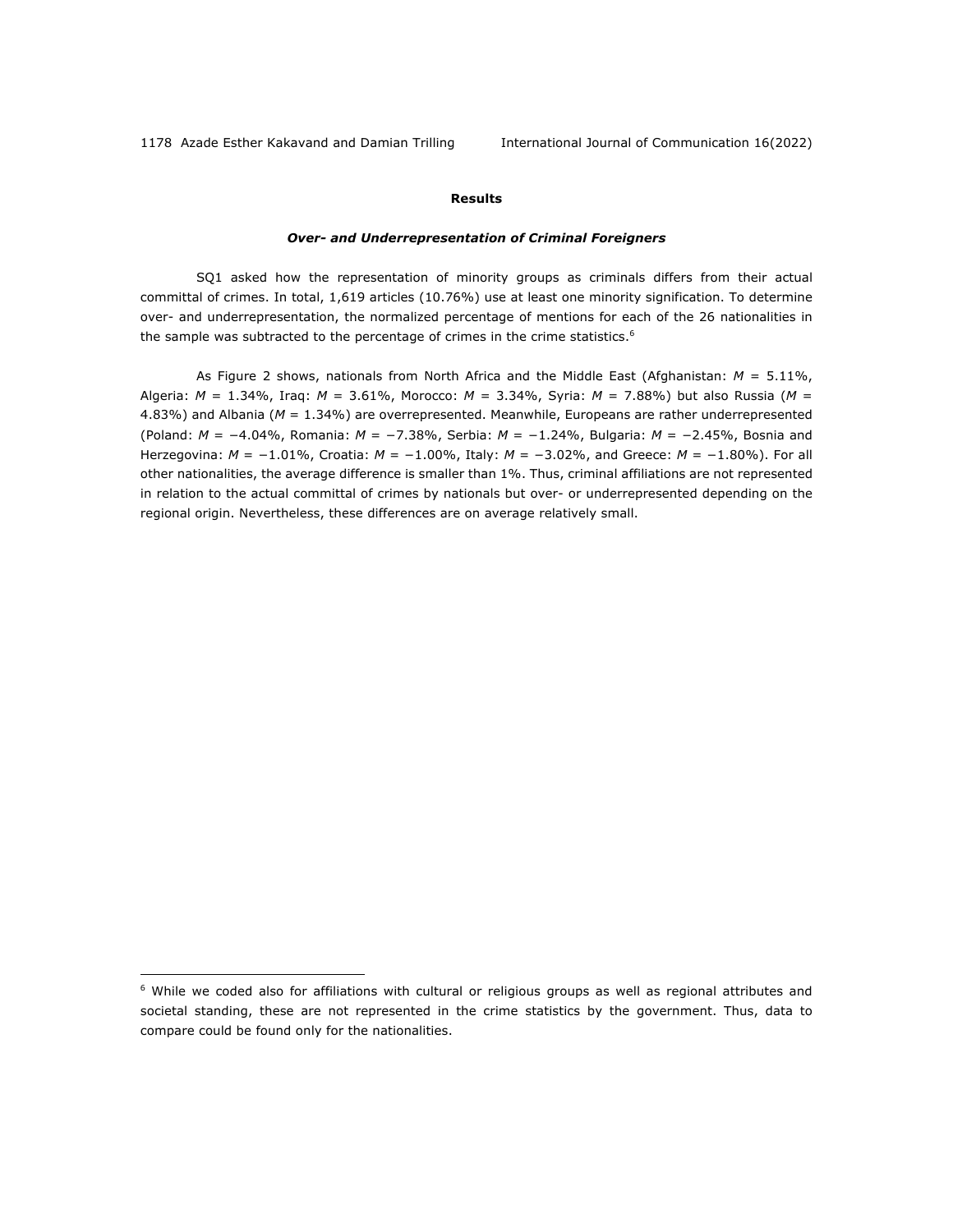

*Figure 2. Over- and underrepresentation of criminals in German crime news by nationality. Difference between mentions in reporting in percentage of mentions of all 26 nationalities in reporting and crimes in crime statistics in percentage of crimes by all 26 nationalities. Nationalities with an average absolute difference of <1% were excluded from the figure (Eritrea, France, Georgia, Iran, Kosovo, Macedonia, Nigeria, Pakistan, Somalia, and Ukraine).*

SQ2 asked how the portrayal of alleged criminals with foreigner-related attributes changes over time. We note that the misrepresentations are not stable but change from 2014 to 2019. While Syrians are always overrepresented, mentions rise more than the crime statistics would suggest, especially in the years 2016–2018. Also, the overrepresentation of Moroccans and Algerians in crime reporting increases in 2015.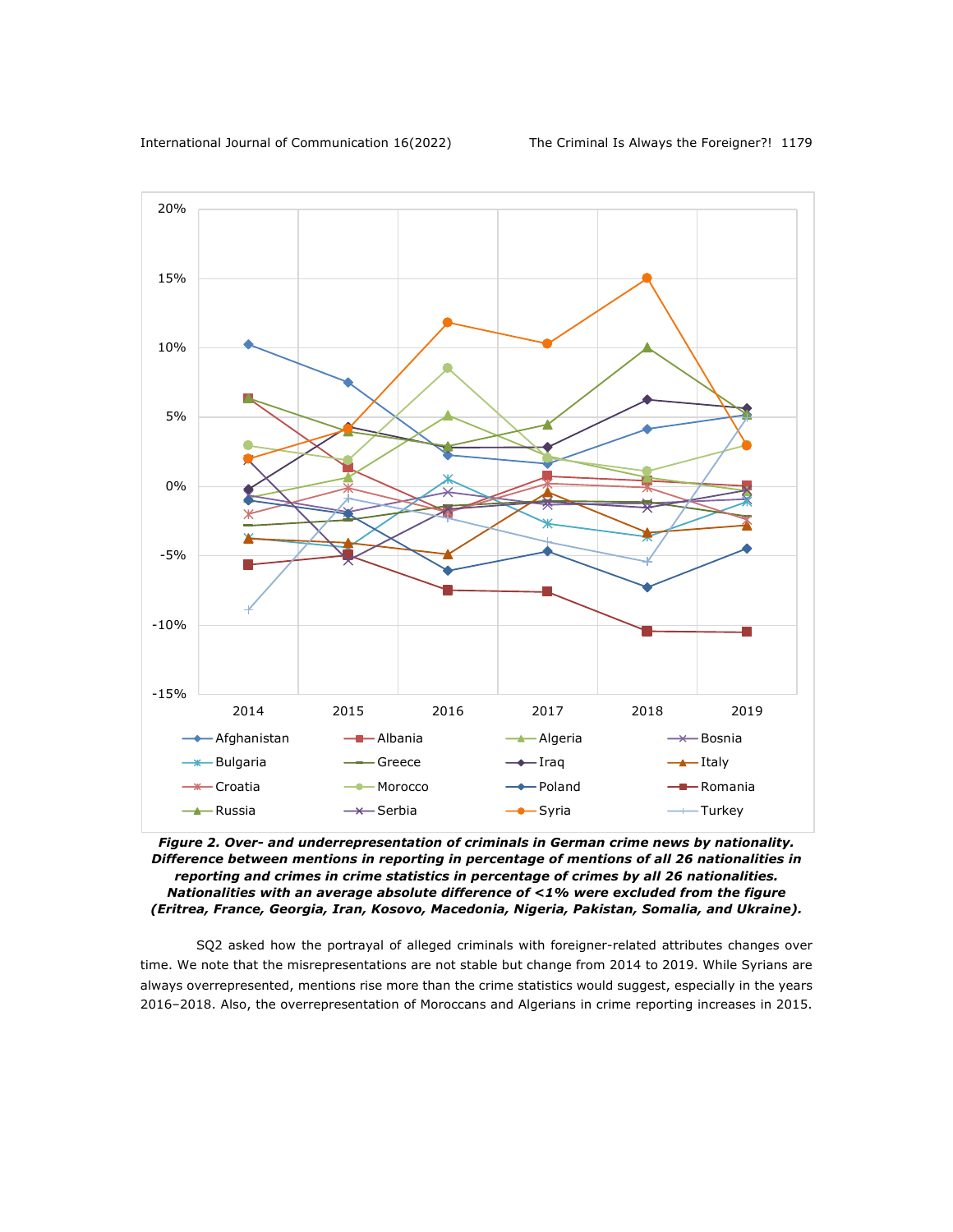Meanwhile, the mentions of Turkish criminals in crime news show a sharp rise in 2019, going from underrepresentation to overrepresentation.

#### *Influence of Key Events on Reporting*

SQ3 asks whether months with high minority signification can be linked to certain key events. To answer this question, we conduct an explorative analysis. We focus on the four months with the highest ratios of minority signification in contrast with total articles per month (Figure 3): January 2016 (21.6%), December 2016 (23.7%), March 2018 (21.3%), and August 2018 (21.8%). The ratios of articles containing minority signification were analyzed for the first and second month after a possible key event in comparison with the month before the event.



*of all articles per month (error indicator: standard error).*

Table 1 reports logistic regressions for minority signification one month before and the first and second month after possible key events for all models with significance on the 0.10 level. For January 2016,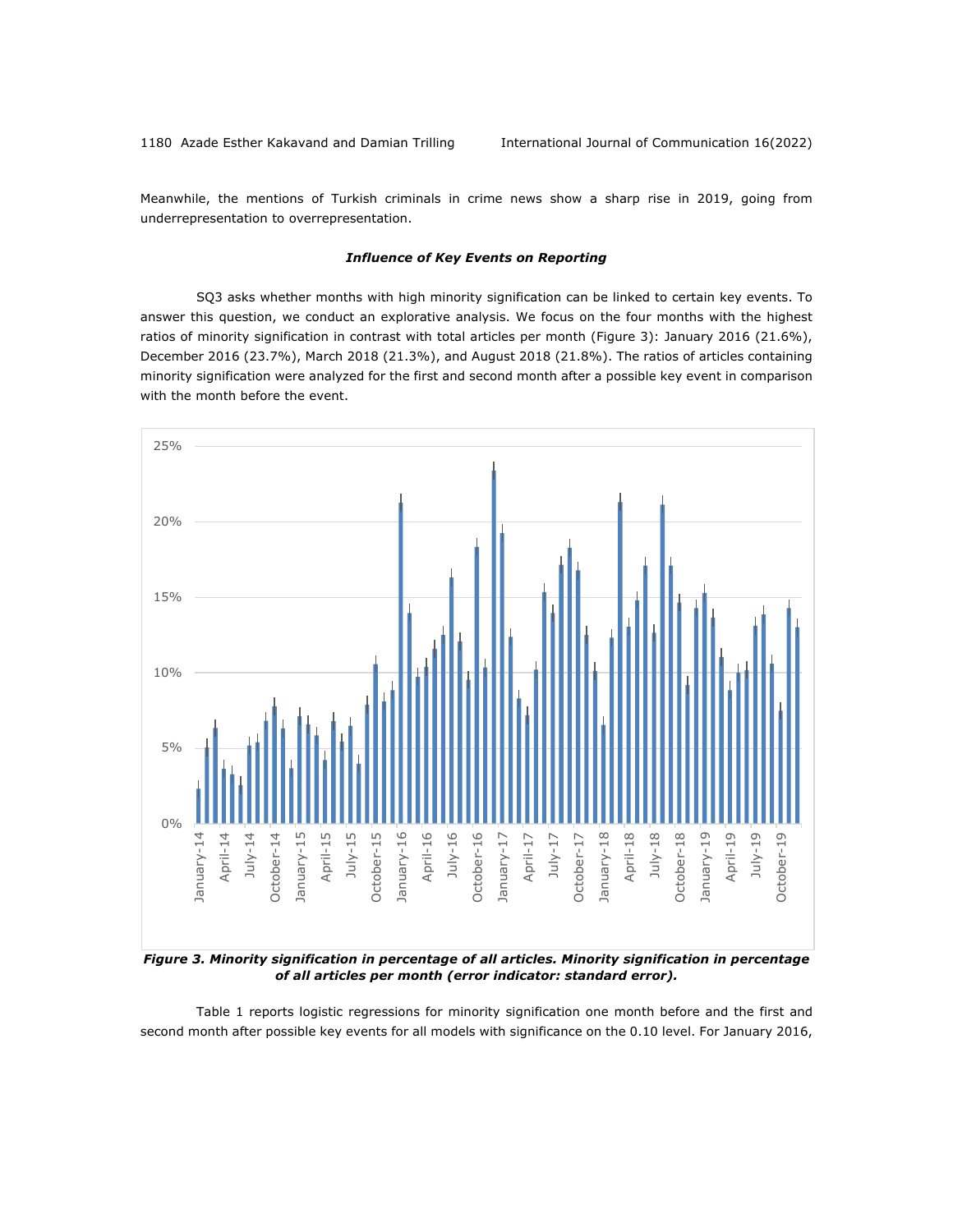NYE could constitute a key event. One month before until two months after the incidents, in total 764 articles were analyzed. We found 125 of these to contain minority signification with 41 reporting directly on the assaults. Considering the mentioning of suspects from the Middle East and North Africa (MENA; *LLR p* = 0.055), minority signification rises significantly in February ( $exp(B) = 2.62$ ,  $p = 0.023$ ) but not in January  $(exp(B) = 1.86, p = 0.142)$  compared with December. Nevertheless, the model does not fit the data well (*McFadden Pseudo-R<sup>2</sup>* = 0.015). Considering the Middle East (*LLR p* = 0.374) and North Africa (*LLR p* = 0.001) separately shows that mentions of North Africa drive these results. All models considering other groups were not significant or showed only insignificant changes.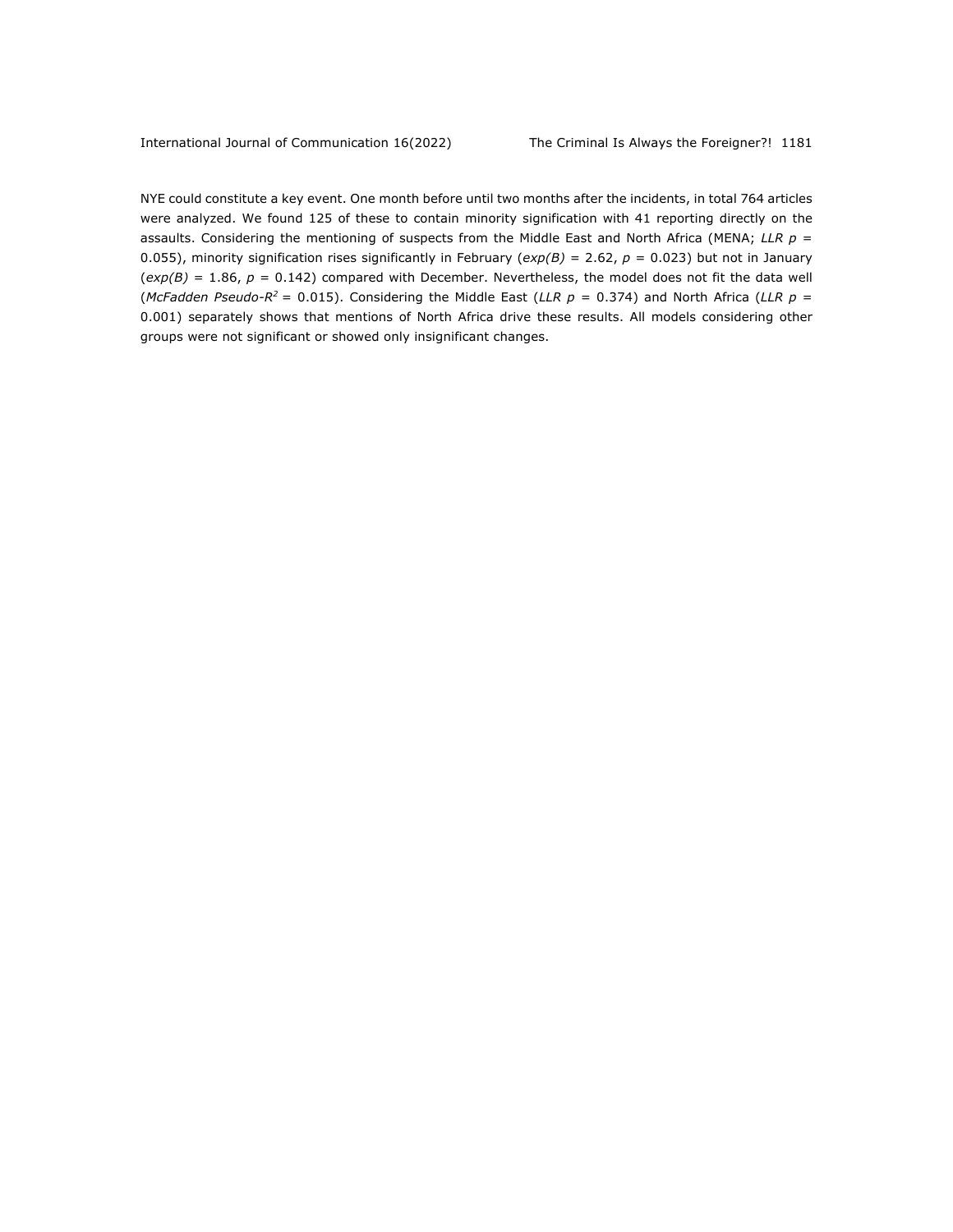|                                |                 |                                                 |                   | Events.                                                                 |                         |                  |                 |                 |                                                  |
|--------------------------------|-----------------|-------------------------------------------------|-------------------|-------------------------------------------------------------------------|-------------------------|------------------|-----------------|-----------------|--------------------------------------------------|
|                                | <b>NYE</b>      |                                                 |                   |                                                                         | <b>Breitscheidplatz</b> |                  |                 |                 |                                                  |
|                                |                 |                                                 | North Africa      | Asylum seekers/                                                         |                         | North Africa     |                 |                 |                                                  |
|                                | <b>MENA</b>     |                                                 | (cumulated)       | Refugees                                                                |                         | (direct mention) | Afghanistan     |                 | Syria                                            |
| Prekey                         | $0.04***$       |                                                 | $0.01***$         | $0.09***$                                                               |                         | $0.00***$        | $0.06***$       |                 | $0.00***$                                        |
|                                | $[0.02 - 0.09]$ |                                                 | $[0.00 - 0.04]$   | $[0.06 - 0.14]$                                                         |                         | $[0.00 - 0.03]$  | $[0.03 - 0.10]$ |                 | $[0.00 - 0.03]$                                  |
| Postkey 1                      | 1.86            |                                                 | $9.78**$          | 1.17                                                                    |                         | 5.93             | $0.27*$         |                 | $9.00*$                                          |
|                                | $[0.81 - 4.24]$ |                                                 | $[1.28 - 74.63]$  | $[0.64 - 2.15]$                                                         |                         | $[0.71 - 49.60]$ | $[0.09 - 0.82]$ |                 | $[1.13 - 71.57]$                                 |
| Postkey 2                      | $2.62*$         |                                                 | 13.64*            | $0.52+$                                                                 |                         | 1.13             | $0.23*$         |                 | 5.76                                             |
|                                | $[1.14 - 6.0]$  |                                                 | $[1.79 - 104.26]$ | $[0.24 - 1.12]$                                                         |                         | $[0.07 - 28.20]$ | $[0.07 - 0.82]$ |                 | $[0.67 - 49.72]$                                 |
| McFadden pseudo-R <sup>2</sup> | 0.02            |                                                 | 0.05              | 0.01                                                                    |                         | 0.06             | 0.05            |                 | 0.05                                             |
| LLR p-value                    | 0.055           |                                                 | 0.001             | 0.076                                                                   |                         | 0.071            | 0.009           |                 | 0.026                                            |
|                                |                 | March 2018                                      |                   |                                                                         |                         | August 2018      |                 |                 |                                                  |
|                                |                 |                                                 |                   |                                                                         |                         | Asylum           |                 |                 |                                                  |
|                                |                 | Middle East                                     | Islamist/         |                                                                         |                         |                  |                 | seekers/        | Islamist/                                        |
|                                | <b>MENA</b>     | (cumulated)                                     | Salafist          | Afghanistan                                                             | Arab                    | Russia           | Foreigner       | Refugees        | Salafist                                         |
| Prekey                         | $0.08***$       | $0.07***$                                       | $0.04***$         | $0.00***$                                                               | $0.01***$               | $0.01***$        | $0.11***$       | $0.06***$       | $0.01***$                                        |
|                                |                 | $[0.05 - 0.15]$ $[0.04 - 0.13]$ $[0.02 - 0.09]$ |                   | $[0.00 - 0.05]$                                                         | $[0.00 - 0.05]$         | $[0.00 - 0.05]$  | $[0.06 - 0.19]$ | $[0.02 - 0.10]$ | $[0.00 - 0.06]$                                  |
| Postkey 1                      | 1.35            | 1.43                                            | 1.42              | 0.93                                                                    | 1.88 [0.34-             | 3.35             | $2.05*$         | 1.92            | $3.80+$                                          |
|                                |                 |                                                 |                   | $[0.62-2.93]$ $[0.62-3.29]$ $[0.49-4.07]$ $[0.06-14.98]$                | 10.411                  | $[0.69 - 16.37]$ | $[1.05 - 4.01]$ |                 | $[0.81 - 4.56]$ $[0.81 - 17.87]$                 |
| Postkey 2                      | $1.17*$         | $2.64*$                                         | 0.17              | 5.34                                                                    | $4.91*$                 | 0.52             | 1.38            | 0.50            | $4.34+$                                          |
|                                |                 |                                                 |                   | $[1.04-4.53]$ $[1.21-5.75]$ $[0.02-1.41]$ $[0.62-46.25]$ $[1.04-23.10]$ |                         | $[0.05 - 5.76]$  |                 |                 | $[0.66 - 2.90]$ $[0.15 - 1.71]$ $[0.90 - 20.81]$ |
| McFadden pseudo-R <sup>2</sup> | 0.01            | 0.02                                            | 0.05              | 0.06                                                                    | 0.04                    | 0.06             | 0.01            | 0.03            | 0.03                                             |
| LLR p-value                    | 0.098           | 0.032                                           | 0.033             | 0.094                                                                   | 0.055                   | 0.069            | 0.09            | 0.026           | 0.088                                            |

| Table 1. Logistic Regression of Minority Signification One Month Before, One Month After, and Two Months After Key |  |  |
|--------------------------------------------------------------------------------------------------------------------|--|--|
|                                                                                                                    |  |  |

*Note*. The table displays the odds ratio and respective confidence intervals for the month before the key event, the first and the second month after the key event; NYE: *N* = 738, *df* = 735; Breitscheidplatz: *N* = 724, *df* = 735; March 2018: *N* = 457, *df* = 454; August 2018: *N* = 480, *df* = 477; + *p* < 0.1; \* *p* < 0.05; \*\* *p* < 0.01; \*\*\*; *p* < 0.001.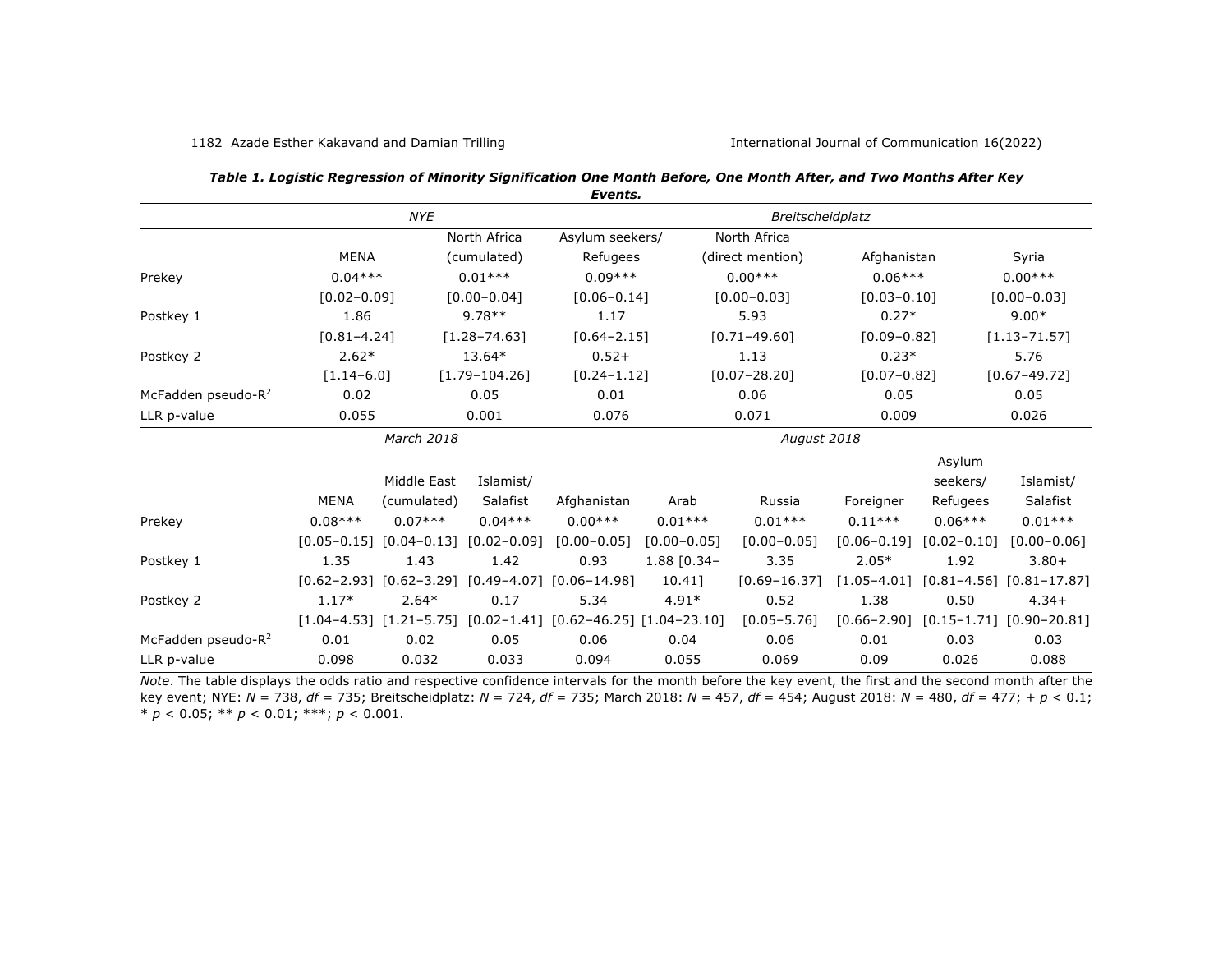On December 19, 2016, an Islamist terrorist deliberately drove a truck into a Christmas market in Berlin. One month before until two months after the attack, of 766 published articles, 140 contained minority signification. Of these, 37 reported on the attack and were excluded. Conducting logistic regression as above, the model for asylum seekers/refugees (*LLR p* = 0.076), as well as the mentions of North Africa (*LLR p* = 0.071), Afghanistan (*LLR p* = 0.009), and Syria (*LLR p* = 0.026) are significant. For asylum seekers/refugees, minority signification drops slightly but significantly in the second month after the event  $(exp(B) = 0.52, p = 0.095)$ . Further, the mentions of Afghans drop significantly in the first  $(exp(B) = 0.27, p = 0.021)$  and second month  $(exp(B) = 0.23, p = 0.023)$  after the attack compared with the month before. Meanwhile, the mentions of Syrians rise significantly in the first month after the attack  $(exp(B) = 9.00, p = 0.038)$ .

Besides, two spikes in March and August 2018 are observed. By examining all relevant articles in March, hearings of two murder cases suspecting refugees of committing serious crimes were found as a possible trigger: one about a refugee who raped and killed a student in Freiburg in October 2016 and another one about a refugee who stabbed several people in a supermarket in Hamburg in July 2017. Because no event on a single day was identified, the first postkey period starts on March 1. Excluding all reporting about these events, the models for foreigners in general (*LLR*  $p = 0.09$ *)* showed significant changes in March (*exp(B)* = 2.05, *p* = 0.036), and Islamist/Salafist showed weak but significant changes in March (*exp(B)* = 3.80, *p* = 0.091) and April (*exp(B)* = 4.34, *p* = 0.067).

In August 2018, an alleged rape of a girl in Hamburg by a refugee was reported on but turned out to be false information. Again, no single date could be identified and the analysis starts with the first of the month. The models for MENA (*LLR p* = 0.098), the Middle East (*LLR p* = 0.032), and Arabs (*LLR p* = 0.055) show significant changes. The mentions for these groups rise significantly in September compared with July but not in August. Thus, it can be noted that while some spikes in the data might be explained by a single event such as the sexual assaults on NYE, others are ambiguous.

#### *The Influences of Media Types*

H1 suggests that right-leaning newspapers include minority signification more often than leftleaning newspapers. Further, H2 proposes that tabloids are more likely to include minority signification in their reporting. While the reporting of the examined newspapers is based on the same events, and exclusively reports about crimes in Germany were taken into account, the outlets differ in using minority signification. The political-right newspaper *Die Welt* mentions foreigner attributes of alleged criminals the most (12.4%), while the tabloid *Bild* mentions them less (10.3%) and the political-left newspaper *taz* mentions them the least (9.1%). Nevertheless, H1 can be confirmed only for the years 2015, 2016, 2018, and 2019. In 2014 and 2017, the differences between the right-leaning and the left-leaning newspapers are insignificant.

While the political-right outlet mentions foreigner attributes significantly more than the tabloid (*p*  $<$  0.001), the difference between the political-left outlet and the tabloid is not significant ( $p = 0.143$ ). The data also differ tremendously over time (Figure 4). Only in 2018 the tabloid mentions attributes significantly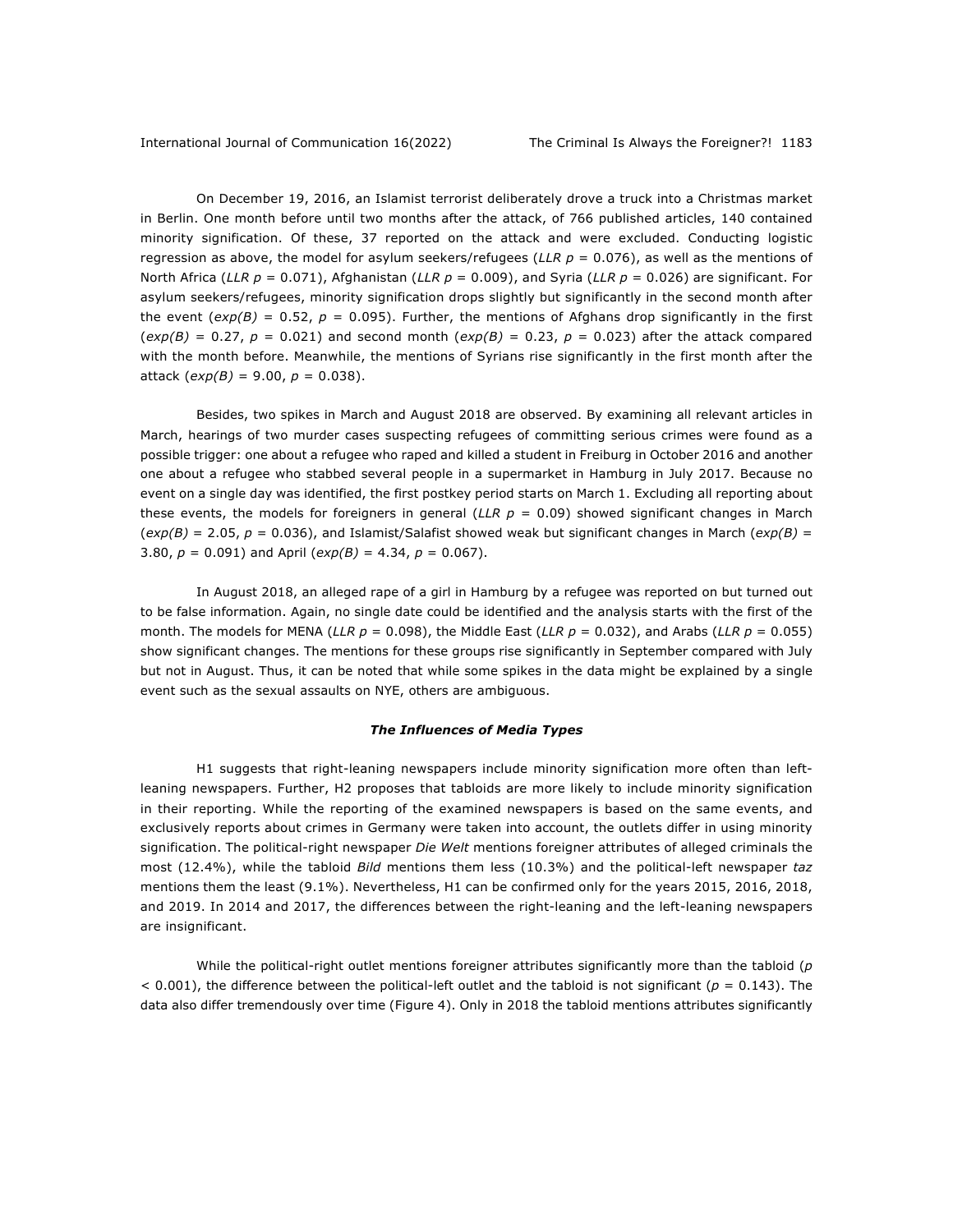

more than the political left ( $p = 0.002$ ) and even less in 2014 ( $p = 0.002$ ). Therefore, H2 can be only partially confirmed.

*Figure 4. Distribution of minority signification per outlet and year. Percentages in comparison with all examined articles in that time frame and outlet.*

#### **Conclusion and Discussion**

In this study, we investigate the change of minority signification in German crime reporting. Specifically, we compare the mention of minority suspects with the crime statistics, examine the influences of key events on reporting, and evaluate the influences of media types on minority signification.

#### *Over- and Underrepresentation of Criminal Foreigners*

The comparison of foreigner-attributed crime reporting and crime statistics shows that the portrayal of foreigners as criminals in print media differs from actual crime numbers. In this case study, Europeans are found to be underrepresented and non-Europeans mostly from Muslim countries to be overrepresented in the media, even though only marginally.

Over the years, the overrepresentation rises for some non-European nationalities. This increase might be connected to higher reporting about immigrants from war-affected countries generally, which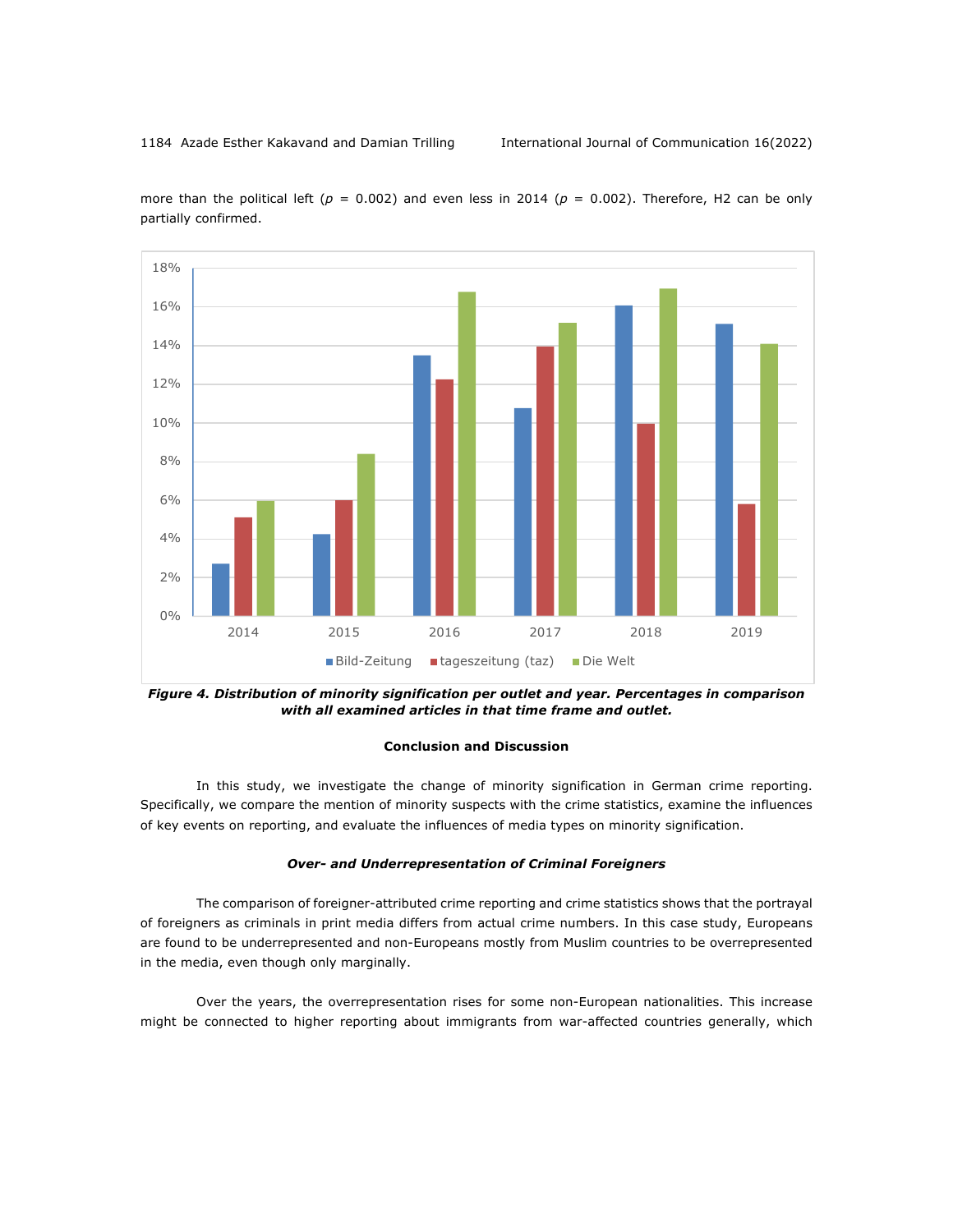Bonfadelli and Moser (2007) find to be influenced by an increase in refugee numbers. Our results also provide further support for the findings of Czymara and Schmidt-Catran (2017) inferring that immigrants from the Middle East and Africa are the least accepted and increasingly rejected.

Considering the values for individual years and nationalities (e.g., Syrians in 2018 with 15.02%), the reporting in these years possibly influenced the perceptions of the affected groups, while for other years and groups an influence is questionable because of small differences. The overrepresentation of countries with Muslim majorities also supports findings by Alikhani and Rommel (2017) concluding that the notions of culture and identity that are threatened by migration from culturally different countries reinforce deepseated racism against Muslims. Nevertheless, further research is needed here. Meanwhile, we cannot explain the sharp rise in mentions of Turkish criminals in 2019. A Turkish minority is established in Germany for decades, and no event occurred that can be connected with the increase.

#### *Influence of Key Events on Reporting*

While we find a minority signification ratio of more than 20% in four months, not all spikes can be linked to key events. The analysis of NYE confirms an increase in minority signification, but the findings are only partly comparable with Arendt and colleagues (2017), who include different nationalities in their variables. Our selection of minorities considers more groups and is based on crime statistics instead of a selection adapted to one event making the research more extensive. Different findings can further be explained by the different examined newspapers and sample selection methods. Differences in keywords can be suspected to influence the outcomes since minority groups are displayed differently. Also, the research differs in nuances in coding because here only mentions are counted. Other researchers weigh the articles based on the level of attention that they get in the newspaper by evaluating the space an article takes and the presence of pictures (Arendt et al., 2017) or if signification is used in the headline, lead, or main text (Yamamoto, 2012). Further, it is not counted how often the foreigner attribute is mentioned. These parameters could indicate how dominant minority signification is within the article and thus how much people are affected (Dixon, 2008). This might be interesting for a follow-up study considering also the influences on attitudes toward minorities.

For the attack on the Christmas market, no key event study was conducted yet. Minority signification of asylum seekers and refugees as well as Afghans was found to drop slightly in the second month while minority signification for Syrians rises significantly in the first month. These unsteady findings could be explained by the fact that while the NYE assaults were unexpected, the terrorist threat in Europe was known already before the attack, thus did not start a new debate. Further, the nationality of the assailant—who was Tunisian—was not analyzed directly. Nevertheless, no causal reasons can be drawn from our data, and further research on this event specifically might provide more explanations.

For the spikes in minority signification in March and August 2018, no key event on a single day was found. After excluding articles about the lawsuits and the alleged rape, which were identified as possible key events or cause to the higher values in the months, some groups showed weakly significant changes. Both lawsuits could have triggered more mentions of foreigners in general in the following months, and the hearings about the stabbing in Hamburg could stand in connection with the increased mentions of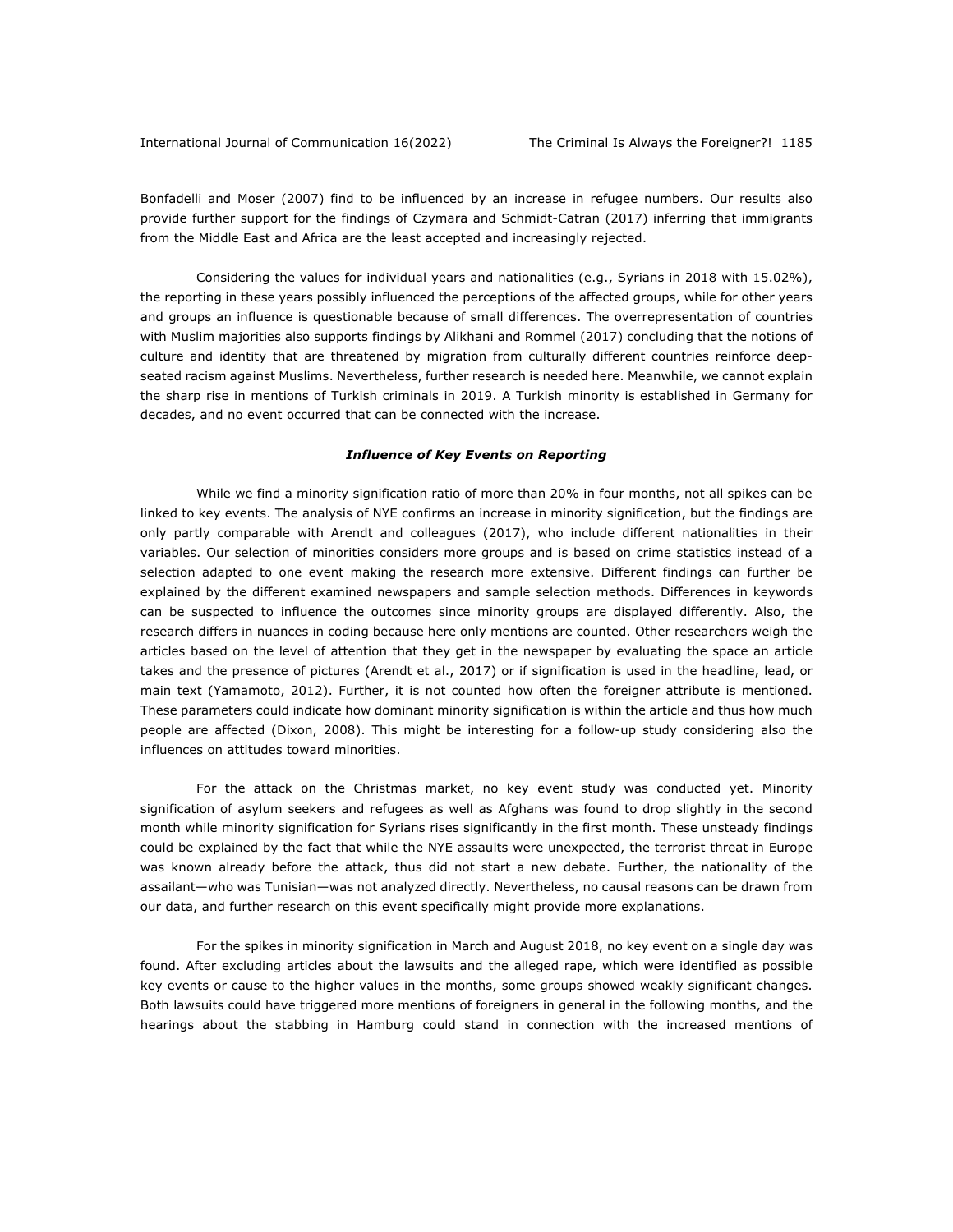Islamists/Salafists. Also, an Islamist attack in France on March 23, 2018, could have led to the rise of mentions in April. While the percentage of minority signification rose in August, no single group showed a significant rise for the month. Only in September the mentions of some groups connected to the Middle East rise significantly. This could be influenced by the homicide of a man in Chemnitz by two refugees—a Syrian and an Iraqi—followed by violent protests against the German migration policy at the end of August. The homicide and the terrorist attack in France were not taken into account here because the events did not fit into the methodology of examining key events in the months with the highest minority signification ratios. While it is unclear why minority signification increased in reporting in March and August, respectively, the homicide and protests were widely debated and thus should be analyzed in future research. In conclusion, the two spikes in March and August 2018 yield ambiguous results.

The exploratory research design is focused on giving a first overview of what could be key events in recent years. Future research could test more extensively under what circumstances incidents function as such. Focusing on single events can have a couple of advantages as the codebook and the sample are fitted to the incident. Also, in this research, we compared relatively long time frames of one month before the event to the first and the second month after the event. While Arendt and colleagues (2017) do the same, effects may be visible only for a shorter time frame.

#### *The Influences of Media Types*

We find that the right-leaning newspaper includes minority signification more than the political-left newspaper, thus the results support H1. In general, our results support Tort and colleagues (2016), who find the politically right-leaning outlets to display immigrants as criminals the most. Meanwhile, H2—stating that tabloids are more likely to include minority signification—can be only partially supported. The tabloid does not mention foreigner attributes more than the political-right and in some years not even more than the political-left outlet. These differences from other studies can be influenced in several ways. While KhosraviNik (2010) finds tabloids to use many negative topoi for reporting on immigrants and refugees and use stereotypes more overtly than quality newspapers, he neither analyzes crime news specifically nor compares coverage where immigrants are mentioned with such where they are not mentioned. Jacobs and colleagues (2016) analyze public broadcast and private TV news and thus do not directly examine tabloids. Schlier and Lincoln (2014) research the mention of schizophrenia, which might differ from the reporting on minority stereotypes.

Even though we neither conducted framing nor qualitative content analyses, some differences caught our attention. *Bild* sometimes connects the nationality directly to the threat, e.g., in the title "2 Dead in Frankfurt District Court; The Bloody Weapon of the Killer-Afghan"7 (Gärtner, 2014). Meanwhile, the *taz* occurs to introduce a societal or political perspective repeatedly and in some cases debunks claims by other media or politicians, e.g., when they explain that a foreign perpetrator could not have been deported because of a review of the application for asylum (Schulze, 2018). They further thematize and criticize the mentioning of perpetrators' foreign nationalities directly (Weissenburger, 2018). In the newspaper *Die Welt*,

 $7$  2 Tote in Frankfurter Landgericht; Die blutige Waffe des Killer-Afghanen.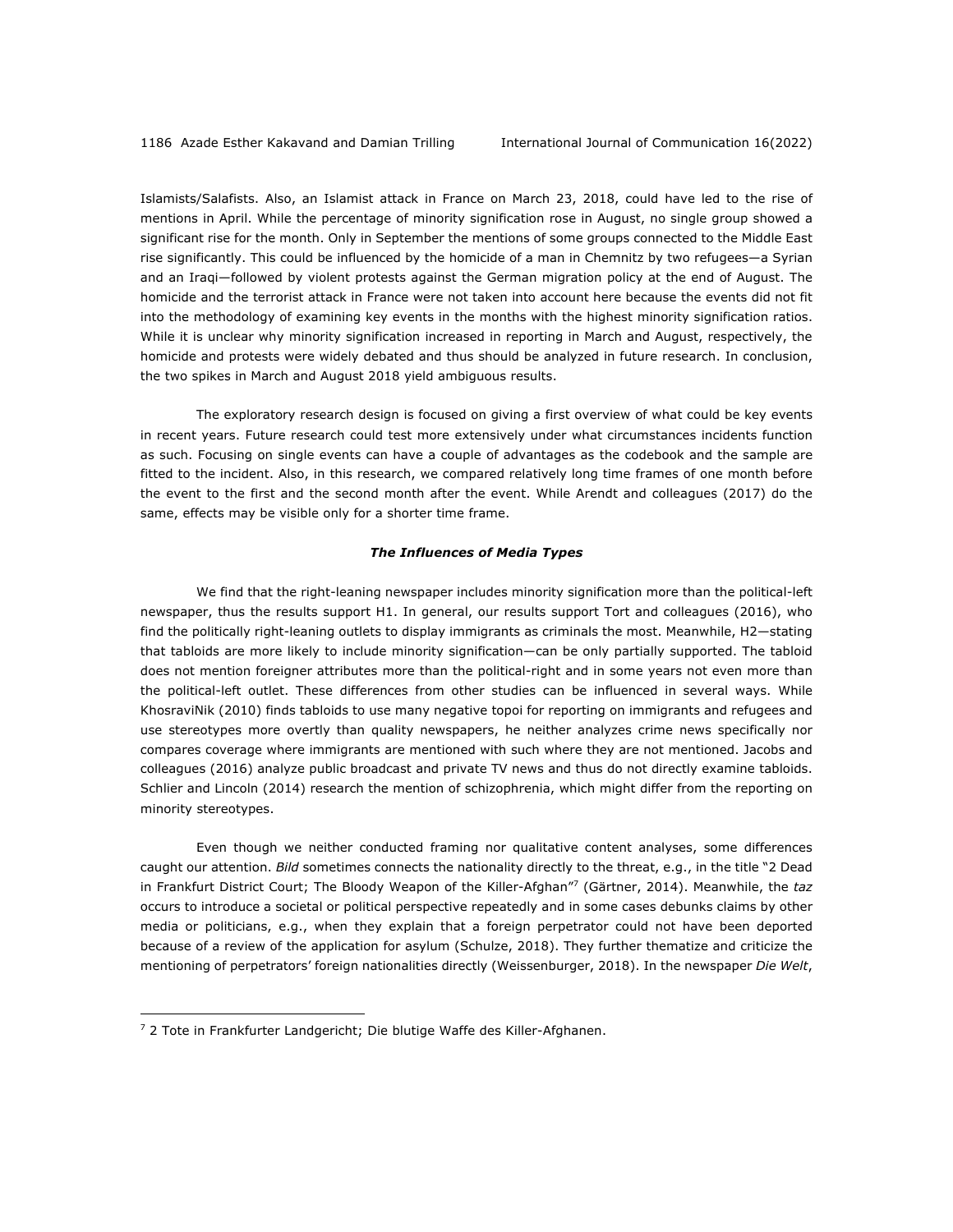we noticed many reports covering court hearings but otherwise did not spot unique features. A following framing analysis on a subset of the data could clarify this.

#### *Limitations and Future Research*

The Factiva category "crime/legal action" used to select articles also includes articles that report primarily on a political debate or entertainment containing crime. Thus, the data contain background noise that was neither filtered out nor coded as relevant, diminishing the minority signification ratio. While this noise is treated as distributed equally across the outlets, the assumption was not tested because of the vast number of articles.

Another limitation arises because the selection of articles was based on keywords for criminals that were derived from a test sample of 100 articles as well as synonyms for "criminal" found in an online synonym database. While all three outlets were used and the selection is supposed to be inclusive, it might be biased. Refining this list or coding all articles that Factiva holds in the category "crime/legal action" was out of scope for this work, especially because only 100 articles can be downloaded at a time and it was not possible to automate this process.

Because of the restrictions in data availability, two newspapers from the same publishing house were selected. Future research should take this into account and test if similar differences among outlets on the political spectrum or between outlet types also occur with another sample. Further, while it is tempting to interpret the data beyond this point, we cannot draw more ambitious conclusions on causes for the findings because of the limitations the data-type poses. Thus, the topic has to be investigated more in future studies.

In future research, additional analysis on the already collected data could be done to examine the framing in the articles that contain minority mentions. Jacobs' (2016) study on the framing of foreigner groups to natives in Flemish crime reporting, or minority criminality as indicated by Yamamoto (2012), could give guidance for this. Future research here might also shed light on the usage of stereotypes connected to minorities in different newspapers where, according to KhosraviNik (2010), it can be expected that tabloids reproduce stereotypes. Further, it remains unclear why some months show higher minority signification in reporting without a clear key event.

Fitzgerald, Curtis, and Corliss (2011) find that crime anxiety leads to negative attitudes toward immigration policies and that this connection is the strongest for politically interested people. It is possible that this attitude does not exist only in general but also toward specific ethnic groups. Since politically interested people also tend to consume more news, the exaggeration of certain minority groups as criminals could have implications for the attitudes toward immigration of these groups. Examining the effects of an overrepresentation of Blacks in Californian crime reporting, Dixon (2008) finds that people who consume news do not evaluate only Blacks more negatively but also criminals whose race is unclear. Jungkunz, Helbling, and Schwemmer (2018) find that conservatives' attitudes toward (Muslim) immigrants became more negative after the terrorist attacks in Paris in November 2015 while the attitudes of liberals did not show negative changes. More research on the correlation between biases in crime reporting and the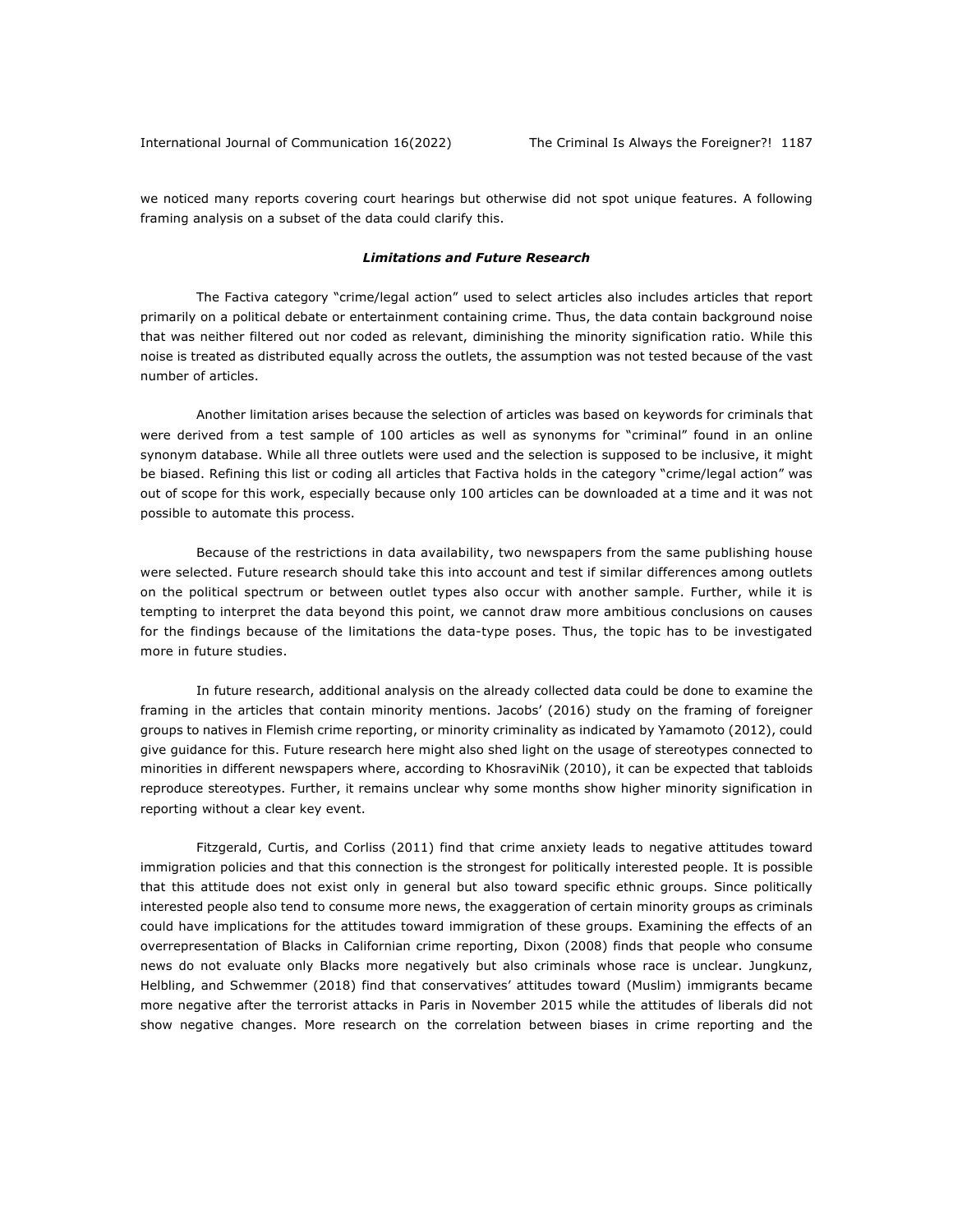changing opinions toward immigrants is needed, also, e.g., following up on Boomgaarden and Vliegenthart (2009), who showed that news coverage of ethnic minorities affected people's attitudes toward immigration in Germany from 1993 to 2005.

Furthermore, because a name can give a clue about the ethnic origin of a person, it might not be necessary to mention the nationality of an alleged criminal explicitly to foster prejudices. Hefner and colleagues (2007) conduct an experiment to compare the evaluation of German and Turkish nationals as criminals and aides. While they mention the Turkish nationality explicitly, it would be interesting to test whether the same effects occur if only the name gives a clue about the origin. Furthermore, Jacobs (2016) finds foreign criminals in TV news to have their names mentioned and pictures shown fewer times than Belgians, which contributes to a homogenization of foreigners that leads to prejudice. Combining content analysis with effect studies could shed light on the consequences of foreigner attributes in crime reporting.

Last, further research is needed to determine in what contexts foreigner attributes of victims are mentioned. Bade (2018) compares the 1990s with the 2010s but rather on a theoretical level than using a consistent research design. While foreigners as criminals were analyzed by several researchers (Arendt et al., 2017; Esser, 2002; Tort et al., 2016), no structured research was done yet on the representation of immigrants as victims in recent years.

#### **References**

- Alikhani, B., & Rommel, I. (2017). Aufstieg des Kulturrassismus: Von Huntington zu Sarrazin [Rise of cultural racism: From Huntington to Sarrazin]. *Zeitschrift für Vergleichende Politikwissenschaft, 12*(1), 9–24. doi:10.1007/s12286-017-0363-8
- Alsultany, E. (2013). Arabs and Muslims in the media after 9/11: Representational strategies for a "postrace" era. *American Quarterly, 65*(1), 161–169. doi:10.1353/aq.2013.0008
- Arendt, F., Brosius, H.-B., & Hauck, P. (2017). Investigating the consequences of the key event "New Year's Eve in Cologne" on crime reporting. *Publizistik, 62*(2), 135–152. doi:10.1007/s11616-017- 0322-z
- Bade, K. J. (2018). Von Unworten zu Untaten: Kulturängste, Populismus und politische Feindbilder in der deutschen Migrations- und Asyldiskussion zwischen 'Gastarbeiterfrage' und 'Flüchtlingskrise' [2016] [From misswords to missdeeds: Cultural anxiety, populism, and enemy images in the German discussion on migration and asylum]. *Historical Social Research, Supplement, 30*, 338– 350. doi:10.12759/hsr.suppl.30.2018.338-350
- Benson, R., & Wood, T. (2015). Who says what or nothing at all? Speakers, frames, and frameless quotes in unauthorized immigration news in the United States, Norway, and France. *American Behavioral Scientist, 59*(7), 802–821. doi:10.1177/0002764215573257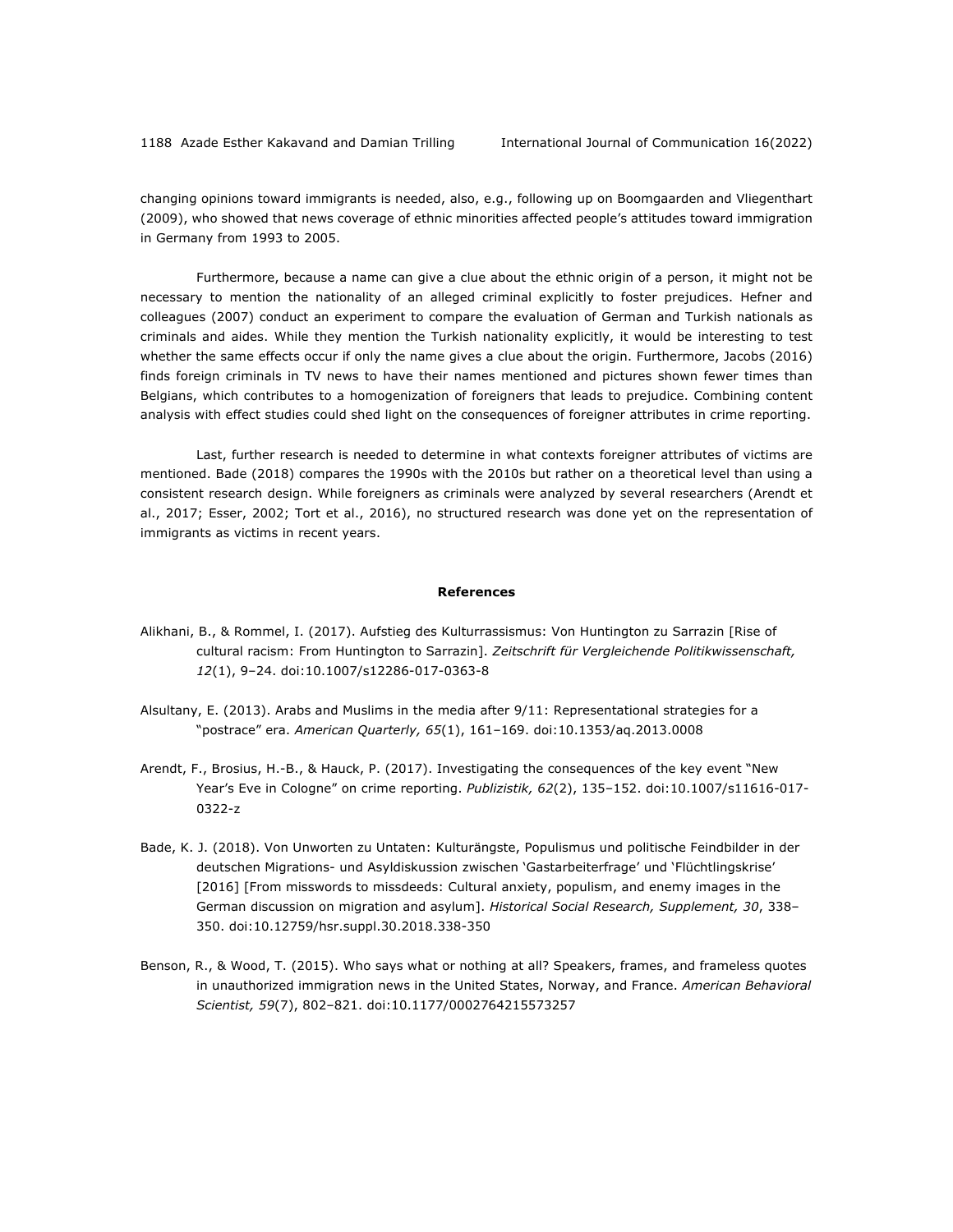- Blumer, H. (1958). Race prejudice as a sense of group position. *The Pacific Sociological Review, 1*(1), 3–7. doi:10.2307/1388607
- Bonfadelli, H., & Moser, H. (2007). *Medien und migration: Europa als multikultureller raum?* [Media and migration: Europe as a multicultural space?] (1st ed.). Wiesbaden, Germany: VS Verlag für Sozialwissenschaften.
- Boomgaarden, H. G., & Vliegenthart, R. (2009). How news content influences anti-immigration attitudes: Germany, 1993–2005. *European Journal of Political Research, 48*(4), 516–542. doi:10.1111/j.1475-6765.2009.01831.x
- Boumans, J. W., & Trilling, D. (2015). Taking stock of the toolkit. *Digital Journalism, 4*(1), 8–23. doi:10.1080/21670811.2015.1096598
- Bundeskriminalamt. (2014). Tabelle 61: Straftaten und Staatsangehörigkeit nichtdeutscher Tatverdächtiger [Table 61: Offenses and nationality of non-German suspects]. Retrieved from https://www.bka.de/DE/AktuelleInformationen/StatistikenLagebilder/PolizeilicheKriminalstatistik/ PKS2014/Standardtabellen/standardtabellenTatverdaechtige.html?nn=124798
- Bundeskriminalamt. (2015). Tabelle 61: Straftaten und Staatsangehörigkeit nichtdeutscher Tatverdächtiger [Table 61: Offenses and nationality of non-German suspects]. Retrieved from https://www.bka.de/DE/AktuelleInformationen/StatistikenLagebilder/PolizeilicheKriminalstatistik/ PKS2015/Standardtabellen/standardtabellenTatverdaechtige.html?nn=124798
- Bundeskriminalamt. (2016). Tabelle 61: Straftaten und Staatsangehörigkeit nichtdeutscher Tatverdächtiger [Table 61: Offenses and nationality of non-German suspects]. Retrieved from https://www.bka.de/DE/AktuelleInformationen/StatistikenLagebilder/PolizeilicheKriminalstatistik/ PKS2016/Standardtabellen/standardtabellenTatverdaechtige.html?nn=124798
- Bundeskriminalamt. (2017). Tabelle 61: Straftaten und Staatsangehörigkeit nichtdeutscher Tatverdächtiger [Table 61: Offenses and nationality of non-German suspects]. Retrieved from https://www.bka.de/DE/AktuelleInformationen/StatistikenLagebilder/PolizeilicheKriminalstatistik/ PKS2017/Standardtabellen/standardtabellenTatverdaechtige.html?nn=124798
- Bundeskriminalamt. (2018). Tabelle 61: Straftaten und Staatsangehörigkeit nichtdeutscher Tatverdächtiger [Table 61: Offenses and nationality of non-German suspects]. Retrieved from https://www.bka.de/DE/AktuelleInformationen/StatistikenLagebilder/PolizeilicheKriminalstatistik/ PKS2018/Standardtabellen/standardtabellenTatverdaechtige.html?nn=124798
- Bundeskriminalamt. (2019). Tabelle 61: Straftaten und Staatsangehörigkeit nichtdeutscher Tatverdächtiger [Table 61: Offenses and nationality of non-German suspects]. Retrieved from https://www.bka.de/DE/AktuelleInformationen/StatistikenLagebilder/PolizeilicheKriminalstatistik/ PKS2019/Standardtabellen/standardtabellenTatverdaechtige.html?nn=124798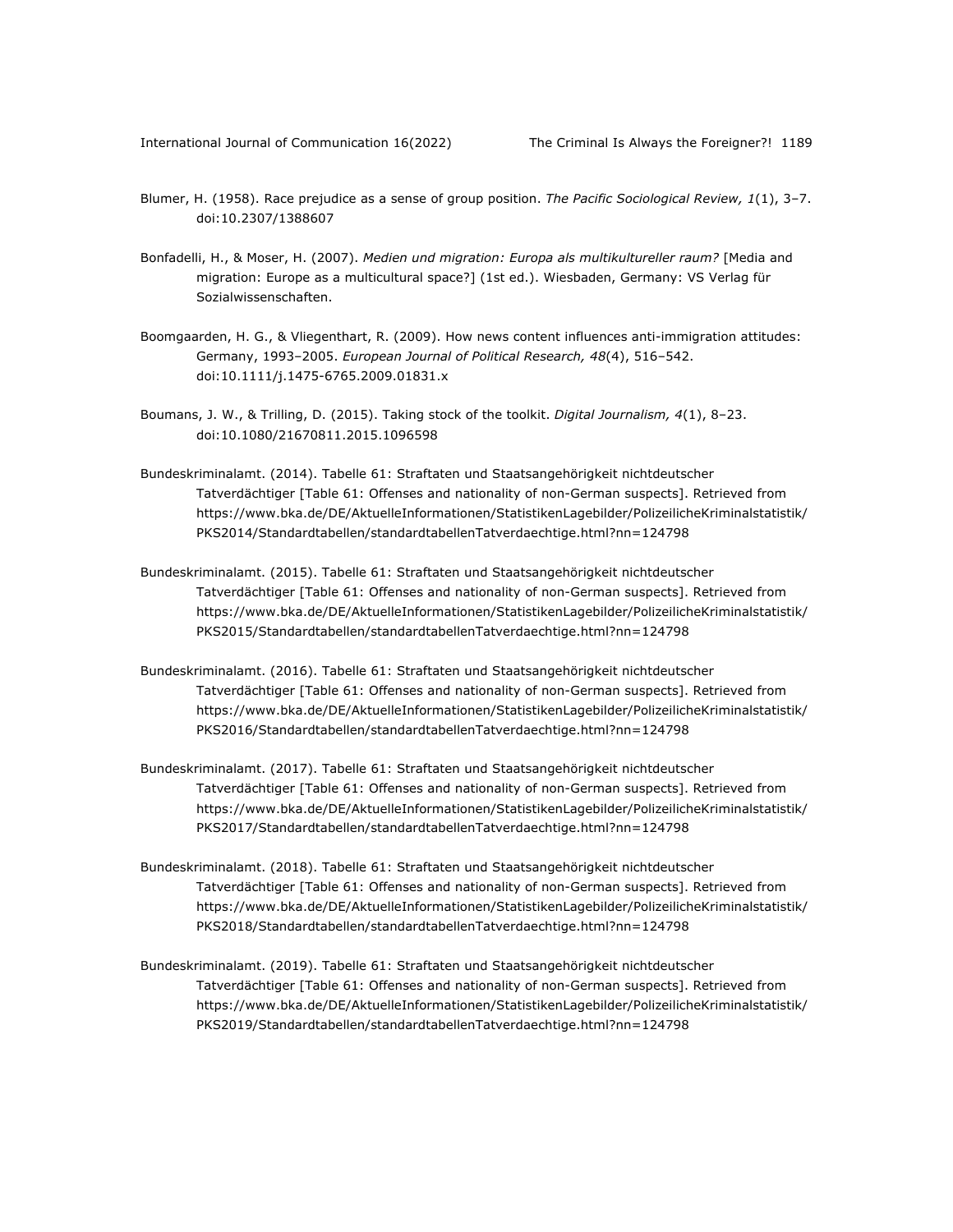- Czymara, C. S., & Schmidt-Catran, A. W. (2017). Refugees unwelcome? Changes in the public acceptance of immigrants and refugees in Germany in the course of Europe's 'immigration crisis.' *European Sociological Review, 33*(6), 735–751. doi:10.1093/esr/jcx071
- Dixon, T. L. (2008). Crime news and racialized beliefs: Understanding the relationship between local news viewing and perceptions of African Americans and crime. *Journal of Communication, 58*(1), 106– 125. doi:10.1111/j.1460-2466.2007.00376.x
- Dixon, T. L., & Linz, D. (2000). Overrepresentation and underrepresentation of African Americans and Latinos as lawbreakers on television news. *Journal of Communication, 50*(2), 131–154. doi:10.1111/j.1460-2466.2000.tb02845.x
- Dürr, S., Märkl, D., Schiavone, M., & Verhovnik, M. (2016). Die Kölner Silvesternacht in Medien und Öffentlichkeit. Sexuelle Gewalt in der öffentlichen Debatte [The Cologne New Year's Eve in the media and the public sphere. Sexual violence in the public debate]. *Communicatio Socialis, 49*(3), 283–296. doi:10.5771/0010-3497-2016-3-283
- Entman, R. M., & Rojecki, A. (2001). *The Black image in the White mind: Media and race in America*. Chicago, IL: University of Chicago Press.
- Esser, F. (2002). *Fremdenfeindlichkeit als Medienthema und Medienwirkung: Deutschland im internationalen Scheinwerferlicht* [Xenophobia as media issue and media impact: Germany in the international spotlight]. Wiesbaden, Germany: Westdeutscher Verlag.
- ExplosionAI GmbH. (n.d.). *spaCy—Industrial-strength natural language processing in Python*. Retrieved from https://spacy.io
- Faus, R., & Storks, S. (2019). Das Pragmatische Einwanderungsland [The pragmatic immigration country]. Retrieved from http://library.fes.de/pdf-files/fes/15213-20190402.pdf
- Fitzgerald, J., Curtis, K. A., & Corliss, C. L. (2011). Anxious publics. *Comparative Political Studies, 45*(4), 477–506. doi:10.1177/0010414011421768
- Galtung, J., & Ruge, M. H. (1965). The structure of foreign news: The presentation of the Congo, Cuba, and Cyprus crises in four Norwegian newspapers. *Journal of Peace Research, 2*(1), 64–90. doi:10.1177/002234336500200104
- Gärtner, K. (2014, January 25). 2 Tote in Frankfurter Landgericht; Die blutige Waffe des Killer-Afghanen. [2 Dead at Frankfurt district court: The bloody weapon of the killer-Afghan]. *Bild,* p. 3.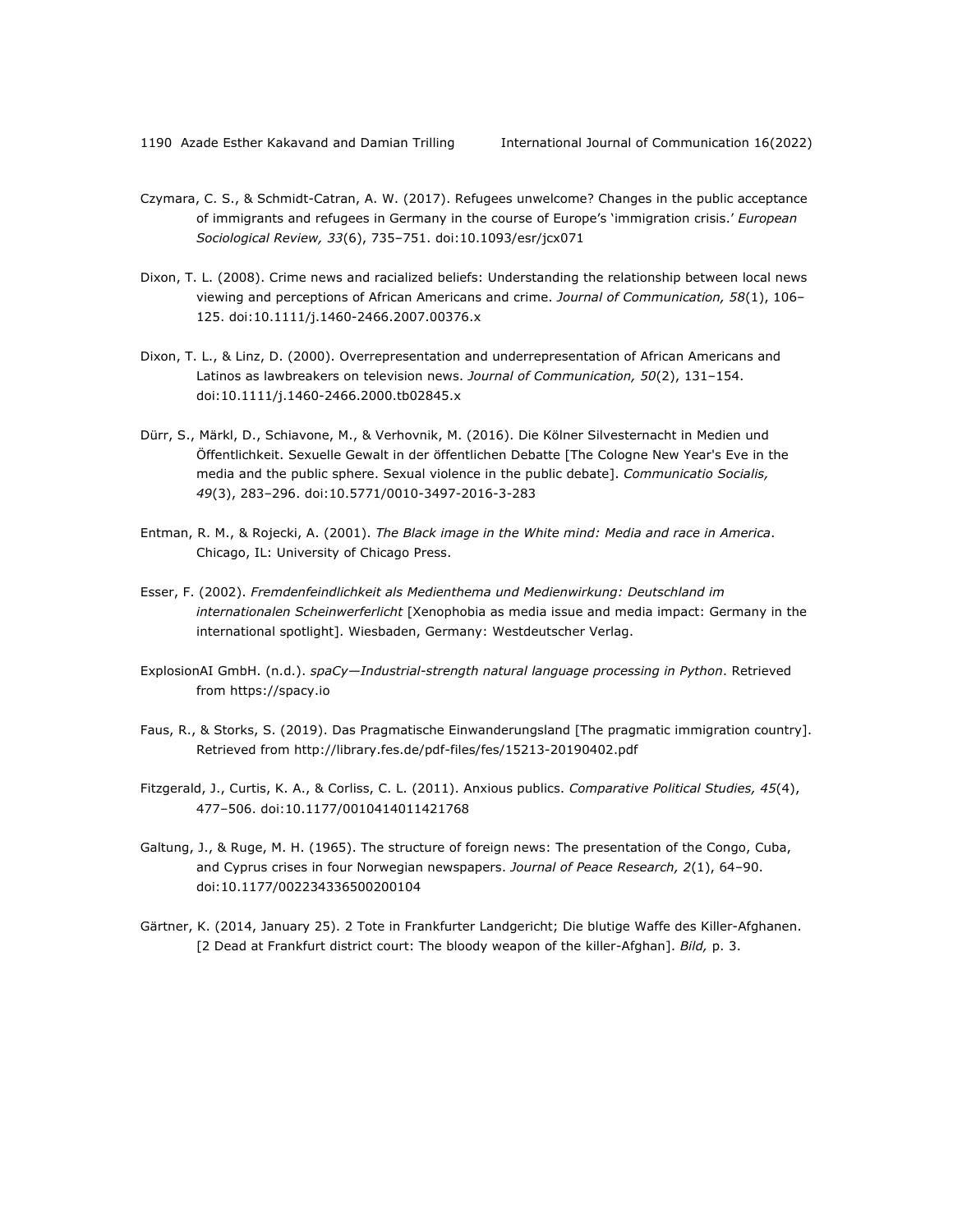- Hafez, K. (1999). Antisemitismus, Philosemitismus und Islamfeindlichkeit: ein Vergleich ethnisch-religiöser Medienbilder [Antisemitism, philosemitism, and islamophobia: A comparison of ethnic-religious media images]. In C. Butterwegge (Ed.), *Medien und multikulturelle Gesellschaft* [Media and multicultural society] (pp. 122–136). Opladen, Germany: Leske + Budrich.
- Harcup, T., & O'Neill, D. (2001). What is news? Galtung and Ruge revisited. *Journalism Studies, 2*(2), 261–280. doi:10.1080/14616700118449
- Hefner, D., Klimmt, C., & Daschmann, G. (2007). Typisch Türke? Die Folgen der Nationalitätsnennung für die Bewertung von Akteuren in der Nachrichtenrezeption. [Typical Turk? The consequences of nationality naming for the evaluation of actors in news reception]. *Medien & Kommunikationswissenschaft, 55*(4), 575–594. doi:10.5771/1615-634x-2007-4-575
- Jacobs, L. (2016). Patterns of criminal threat in television news coverage of ethnic minorities in Flanders (2003–2013). *Journal of Ethnic and Migration Studies, 43*(5), 809–829. doi:10.1080/1369183x.2016.1217152
- Jacobs, L., Meeusen, C., & d'Haenens, L. (2016). News coverage and attitudes on immigration: Public and commercial television news compared. *European Journal of Communication, 31*(6), 642–660. doi:10.1177/0267323116669456
- Jungkunz, S., Helbling, M., & Schwemmer, C. (2018). Xenophobia before and after the Paris 2015 attacks: Evidence from a natural experiment. *Ethnicities, 19*(2), 271–291. doi:10.1177/1468796818757264
- Kepplinger, H. M., & Habermeier, J. (1995). The impact of key events on the presentation of reality. *European Journal of Communication, 10*(3), 371–390. doi:10.1177/0267323195010003004
- KhosraviNik, M. (2010). The representation of refugees, asylum seekers and immigrants in British newspapers: A critical discourse analysis. *Journal of Language and Politics, 9*(1), 1–28. doi:10.1075/jlp.9.1.01kho
- Kroon, A. C., Trilling, D., & Raats, T. (2020). Guilty by association: Using word embeddings to measure ethnic stereotypes in news coverage. *Journalism & Mass Communication Quarterly, 98*(2), 451– 477. doi:10.1177/1077699020932304
- Reese, S. D., & Shoemaker, P. J. (2016). A media sociology for the networked public sphere: The hierarchy of influences model. *Mass Communication and Society, 19*(4), 389–410. doi:10.1080/15205436.2016.1174268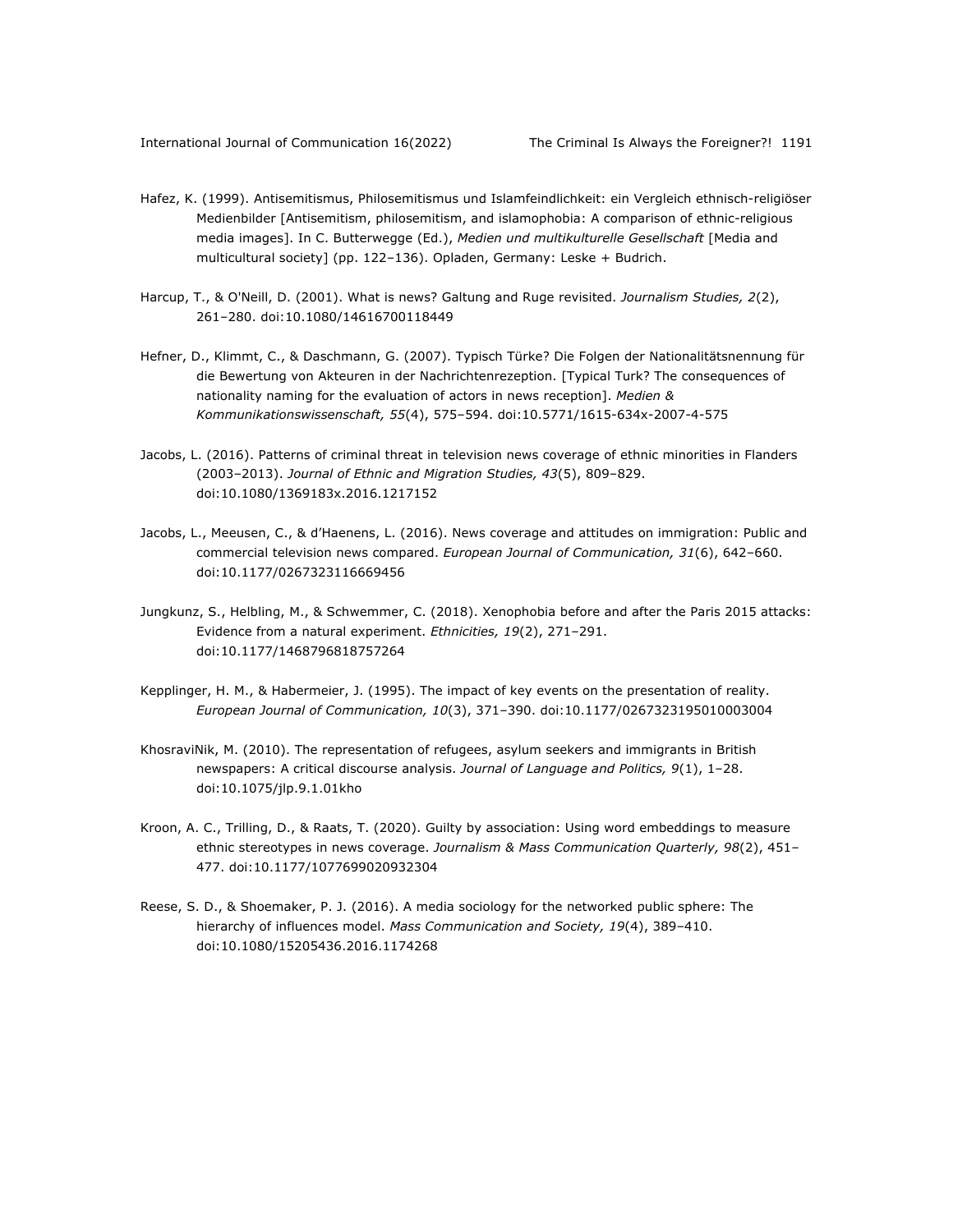- Scheufele, B., & Brosius, H.-B. (2001). Gewalt durch "Fremde"—Gewalt gegen "Fremde": Die Berichterstattung über PKK- und Kurden-Gewalt und fremdenfeindliche Straftaten [Violence by "strangers"—violence against "strangers": Reporting on PKK and Kurdish violence and xenophobic crimes]. *Politische Vierteljahresschrift, 42*(3), 447–473. doi:10.1007/s11615-001-0074-1
- Schicha, C. (2008). Skandale in den Medien durch die Medien—Eine Typologie von Formen, Ausprägungen und Motiven [Scandals in media by media—A typology of forms, characteristics and motives]. *Zeitschrift für Kommunikationsökologie und Medienethik, 10*, 73–83. Retrieved from https://www.netzwerk-medienethik.de/wp-content/uploads/2012/01/ZfKM\_2008.pdf
- Schlier, B., & Lincoln, T. M. (2014). "Bluttaten" und "schizophrene politik" ["Bloody deeds" and "schizophrenic politics"]. *Psychotherapeut, 59*(4), 293–299. doi:10.1007/s00278-014-1058-0
- Schulze, T. (2018, July 9). Union fordert kurze Prozesse [Union demands short processes]. *taz, die tageszeitung,* p. 6.
- Schürer, S. (2018). Türkeistämmige Personen in Deutschland [Persons of Turkish origin in Germany]. Retrieved from https://www.bamf.de/SharedDocs/Anlagen/DE/Forschung/WorkingPapers/wp81 tuerkeistaemmige-in-deutschland.pdf?\_\_blob=publicationFile&v=13
- Thiele, M. (2015). *Medien und Stereotype* [Media and stereotypes]. Transcript Verlag.
- Tort, M. N. G., Guenther, L., & Ruhrmann, G. (2016). Von kriminell bis willkommen. Wie die Herkunft über das mediale Framing von Einwanderern entscheidet [From criminal to welcome. How origin determines the media framing of immigrants]. *Medien & Kommunikationswissenschaft, 64*(4), 497–517. doi:10.5771/1615-634x-2016-4-497
- Weissenburger, P. (2018, January 3). Talk of the town—Null Relevanz [Talk of the town—Zero relevance]. *taz, die tageszeitung,* p. 14.
- Yamamoto, R. (2012). Bridging crime and immigration: Minority signification in Japanese newspaper reports of the 2003 Fukuoka family murder case. *Crime, Media, Culture: An International Journal, 9*(2), 153–170. doi:10.1177/1741659012461039
- Zentrum für Antisemitismusforschung, & Institut für Vorurteils- und Konfliktforschung e.V. (2014). Zwischen Gleichgültigkeit und Ablehnung—Bevölkerungseinstellungen gegenüber Sinti und Roma [Between indifference and rejection—Popular opinions toward Sinti and Roma]. Retrieved from https://www.antidiskriminierungsstelle.de/SharedDocs/Aktuelles/DE/\_Archiv/2014/Studie\_Sinti\_ Roma\_20140903.html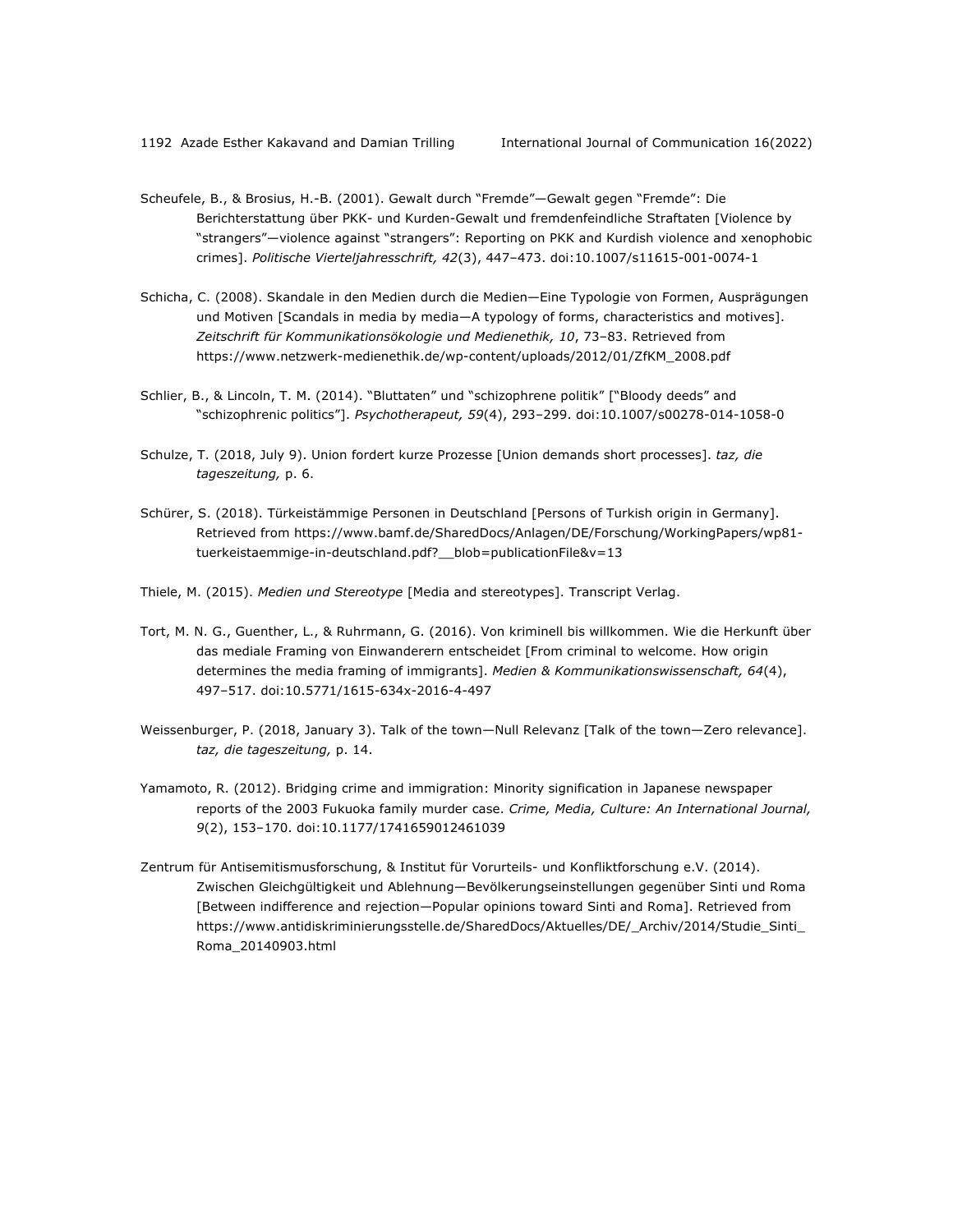

**Appendix**

*Figure 5. Distribution of articles.*

#### *Keywords to Select Articles*

(Täter\* or Mörder\* or Verbrecher\* or Gangster or Kriminelle\* or Dealer\* or Terrorist\* or Attentäter\* or Delinquent\* or Dieb\* or Räuber\* or Einbrecher\* or Ganov\* or Langfinger\* or Messerstecher\* or Hochstapler\* or Betrüger\* or Verdächtig\* or Vergewaltiger\* or Randalierer\* or Gewalttätige\* or Unbekannte\* or Brandstifter\* or Streith?hn\* or Beteiligte\*)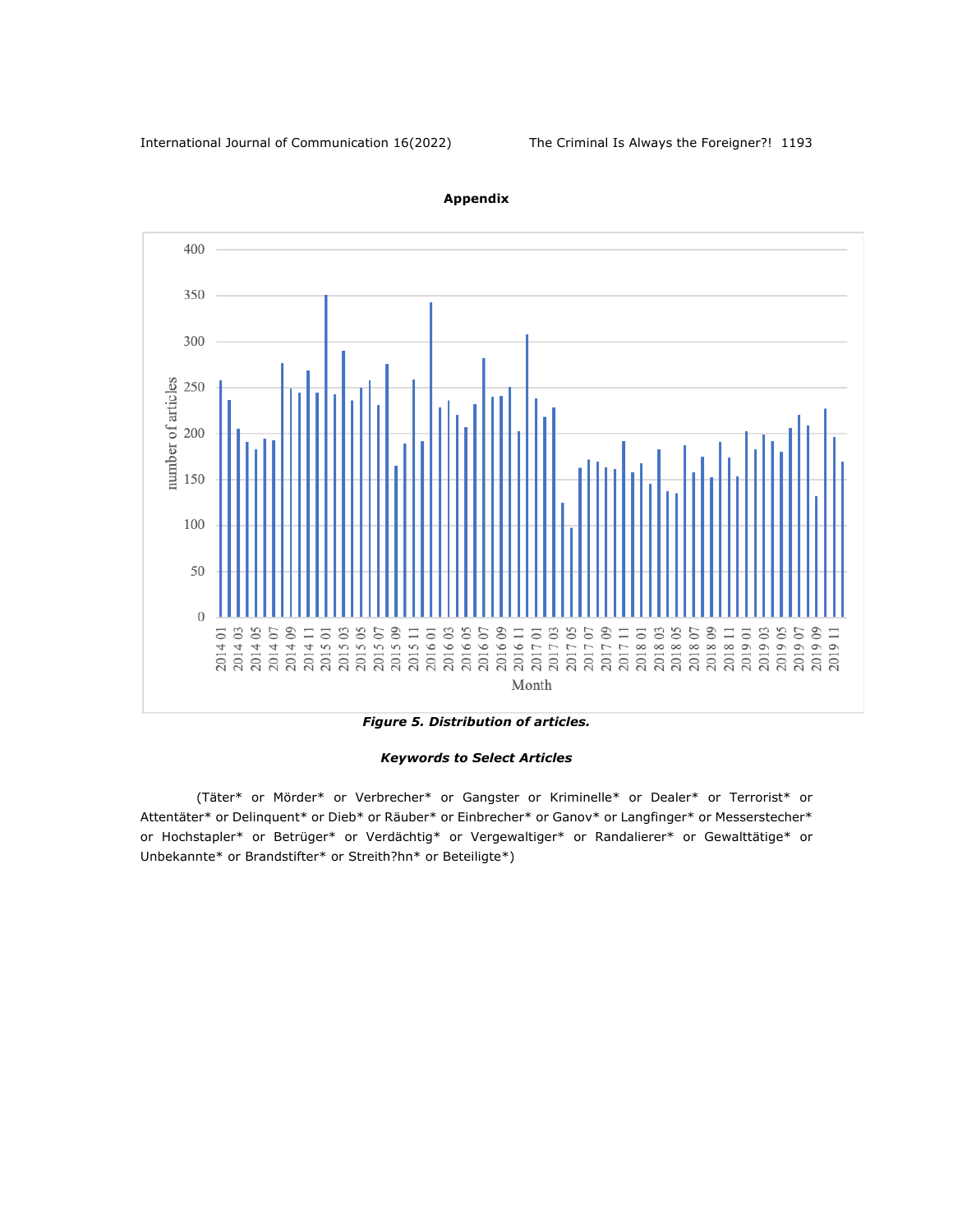| Affiliation                             | rable 2. County Scheme.<br>Example                                               |
|-----------------------------------------|----------------------------------------------------------------------------------|
| Nationality: Nationality, immigrational | Afghanistan                                                                      |
| background, regional generalization     | Turkey                                                                           |
|                                         | Rumania                                                                          |
|                                         | Syria                                                                            |
|                                         | Poland                                                                           |
|                                         | Iraq                                                                             |
|                                         | Serbia                                                                           |
|                                         | Bulgaria                                                                         |
|                                         | Italy                                                                            |
|                                         | Iran                                                                             |
|                                         | Nigeria                                                                          |
|                                         | Russia                                                                           |
|                                         | Albania                                                                          |
|                                         | Kosovo                                                                           |
|                                         | Ukraine                                                                          |
|                                         | Croatia                                                                          |
|                                         | Morocco                                                                          |
|                                         | Georgia                                                                          |
|                                         | Greece                                                                           |
|                                         | Macedonia                                                                        |
|                                         | Eritrea                                                                          |
|                                         | Bosnia & Herzegovina                                                             |
|                                         | Pakistan                                                                         |
|                                         | Algeria                                                                          |
| Regional attributes                     | Maghreb                                                                          |
|                                         | North Africa                                                                     |
|                                         | Africa                                                                           |
|                                         | Southern                                                                         |
| Cumulated regional attribute            | MENA: North Africa, Maghreb, Algeria, Morocco,                                   |
|                                         | Arabic, Southerner, Kurd, Afghanistan, Turkey,                                   |
|                                         | Iraq, Iran, Pakistan, and Syria                                                  |
|                                         | Middle East: Arabic, Southerner, Kurds,                                          |
|                                         | Afghanistan, Turkey, Iraq, Iran, Pakistan, and<br>Syria.                         |
|                                         | North African: North Africa, Maghreb, Southerner,<br>Algeria, Arabic, or Morocco |

# *Table 2. Coding Scheme.*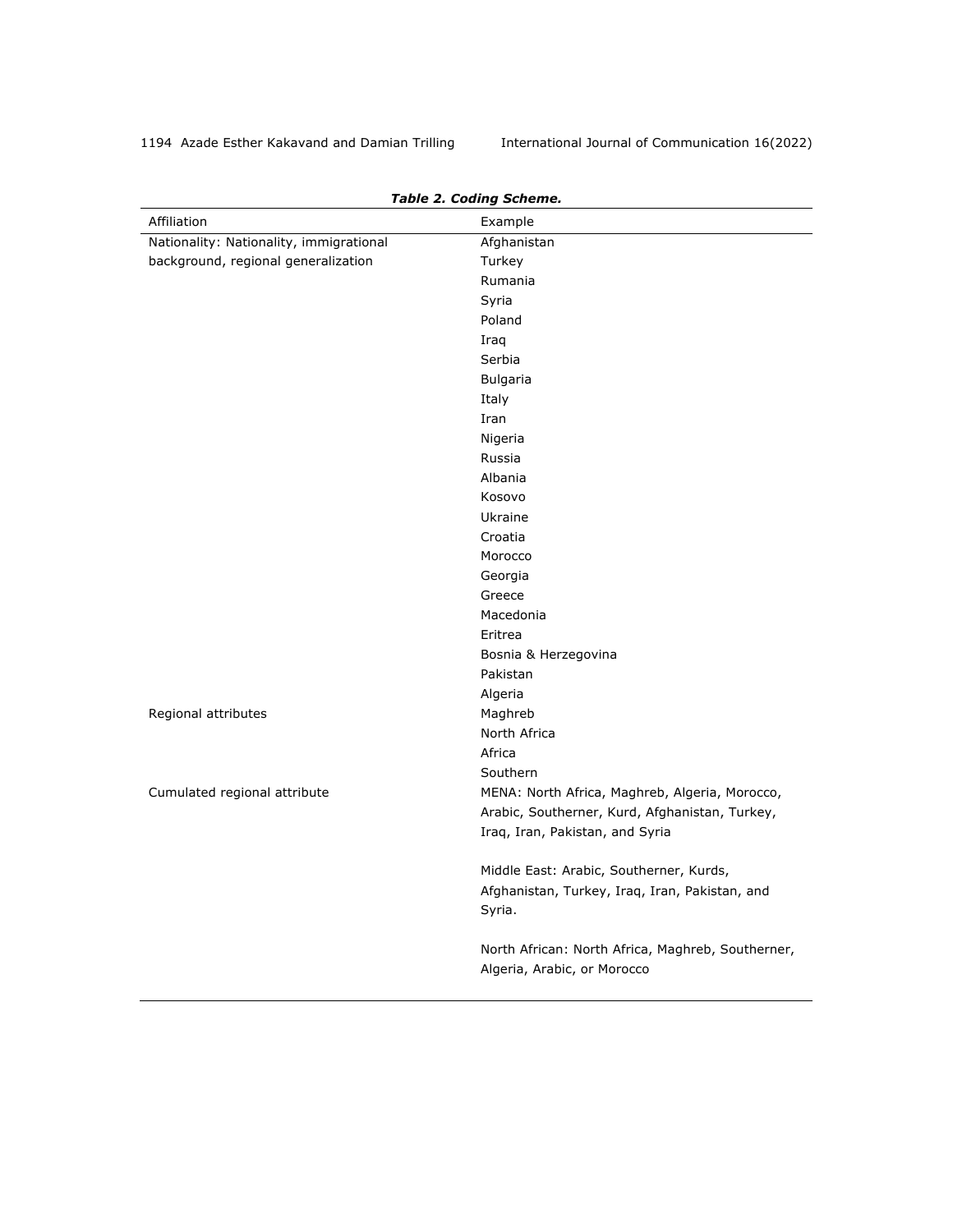| Bulgaria, Bosnia, Georgia, Kosovo, Croatia,<br>Macedonia, Rumania, Serbia, Ukraine<br>Religion: Affiliation to a religious group,<br>Muslim, Salafist, Islamist<br>Ethnicity: Affiliation to a people<br>Arabs<br>Kurds<br>Romanies and Sinti<br>Social background: Residence permit status, the<br>Asylum seeker<br>reason for being in Germany<br>refugee<br>migration background<br>Type of crime: in categories used by the crime<br>terror<br>statistics<br>organized crime/clan/mafia<br>theft/robbery/burglary<br>vandalism<br>sex crime<br>drugs/substances<br>illegal residence/asylum fraud<br>arson<br>fraud<br>harassment/threat<br>bodily harm<br>homicide<br>people smuggling<br>forced prostitution<br>kidnapping<br>human trafficking<br>PKK, Kurd<br>Terrorist groups | East European: Romanies and Sinti, Albania, |
|----------------------------------------------------------------------------------------------------------------------------------------------------------------------------------------------------------------------------------------------------------------------------------------------------------------------------------------------------------------------------------------------------------------------------------------------------------------------------------------------------------------------------------------------------------------------------------------------------------------------------------------------------------------------------------------------------------------------------------------------------------------------------------------|---------------------------------------------|
|                                                                                                                                                                                                                                                                                                                                                                                                                                                                                                                                                                                                                                                                                                                                                                                        |                                             |
|                                                                                                                                                                                                                                                                                                                                                                                                                                                                                                                                                                                                                                                                                                                                                                                        |                                             |
|                                                                                                                                                                                                                                                                                                                                                                                                                                                                                                                                                                                                                                                                                                                                                                                        |                                             |
|                                                                                                                                                                                                                                                                                                                                                                                                                                                                                                                                                                                                                                                                                                                                                                                        |                                             |
|                                                                                                                                                                                                                                                                                                                                                                                                                                                                                                                                                                                                                                                                                                                                                                                        |                                             |
|                                                                                                                                                                                                                                                                                                                                                                                                                                                                                                                                                                                                                                                                                                                                                                                        |                                             |
|                                                                                                                                                                                                                                                                                                                                                                                                                                                                                                                                                                                                                                                                                                                                                                                        |                                             |
|                                                                                                                                                                                                                                                                                                                                                                                                                                                                                                                                                                                                                                                                                                                                                                                        |                                             |
|                                                                                                                                                                                                                                                                                                                                                                                                                                                                                                                                                                                                                                                                                                                                                                                        |                                             |
|                                                                                                                                                                                                                                                                                                                                                                                                                                                                                                                                                                                                                                                                                                                                                                                        |                                             |
|                                                                                                                                                                                                                                                                                                                                                                                                                                                                                                                                                                                                                                                                                                                                                                                        |                                             |
|                                                                                                                                                                                                                                                                                                                                                                                                                                                                                                                                                                                                                                                                                                                                                                                        |                                             |
|                                                                                                                                                                                                                                                                                                                                                                                                                                                                                                                                                                                                                                                                                                                                                                                        |                                             |
|                                                                                                                                                                                                                                                                                                                                                                                                                                                                                                                                                                                                                                                                                                                                                                                        |                                             |
|                                                                                                                                                                                                                                                                                                                                                                                                                                                                                                                                                                                                                                                                                                                                                                                        |                                             |
|                                                                                                                                                                                                                                                                                                                                                                                                                                                                                                                                                                                                                                                                                                                                                                                        |                                             |
|                                                                                                                                                                                                                                                                                                                                                                                                                                                                                                                                                                                                                                                                                                                                                                                        |                                             |
|                                                                                                                                                                                                                                                                                                                                                                                                                                                                                                                                                                                                                                                                                                                                                                                        |                                             |
|                                                                                                                                                                                                                                                                                                                                                                                                                                                                                                                                                                                                                                                                                                                                                                                        |                                             |
|                                                                                                                                                                                                                                                                                                                                                                                                                                                                                                                                                                                                                                                                                                                                                                                        |                                             |
|                                                                                                                                                                                                                                                                                                                                                                                                                                                                                                                                                                                                                                                                                                                                                                                        |                                             |
|                                                                                                                                                                                                                                                                                                                                                                                                                                                                                                                                                                                                                                                                                                                                                                                        |                                             |
|                                                                                                                                                                                                                                                                                                                                                                                                                                                                                                                                                                                                                                                                                                                                                                                        |                                             |
|                                                                                                                                                                                                                                                                                                                                                                                                                                                                                                                                                                                                                                                                                                                                                                                        |                                             |
|                                                                                                                                                                                                                                                                                                                                                                                                                                                                                                                                                                                                                                                                                                                                                                                        |                                             |
|                                                                                                                                                                                                                                                                                                                                                                                                                                                                                                                                                                                                                                                                                                                                                                                        |                                             |
|                                                                                                                                                                                                                                                                                                                                                                                                                                                                                                                                                                                                                                                                                                                                                                                        |                                             |
|                                                                                                                                                                                                                                                                                                                                                                                                                                                                                                                                                                                                                                                                                                                                                                                        | Islamic State, Islamist                     |



*Figure 6. Visualization of the "ancestors" function in SpaCy.*